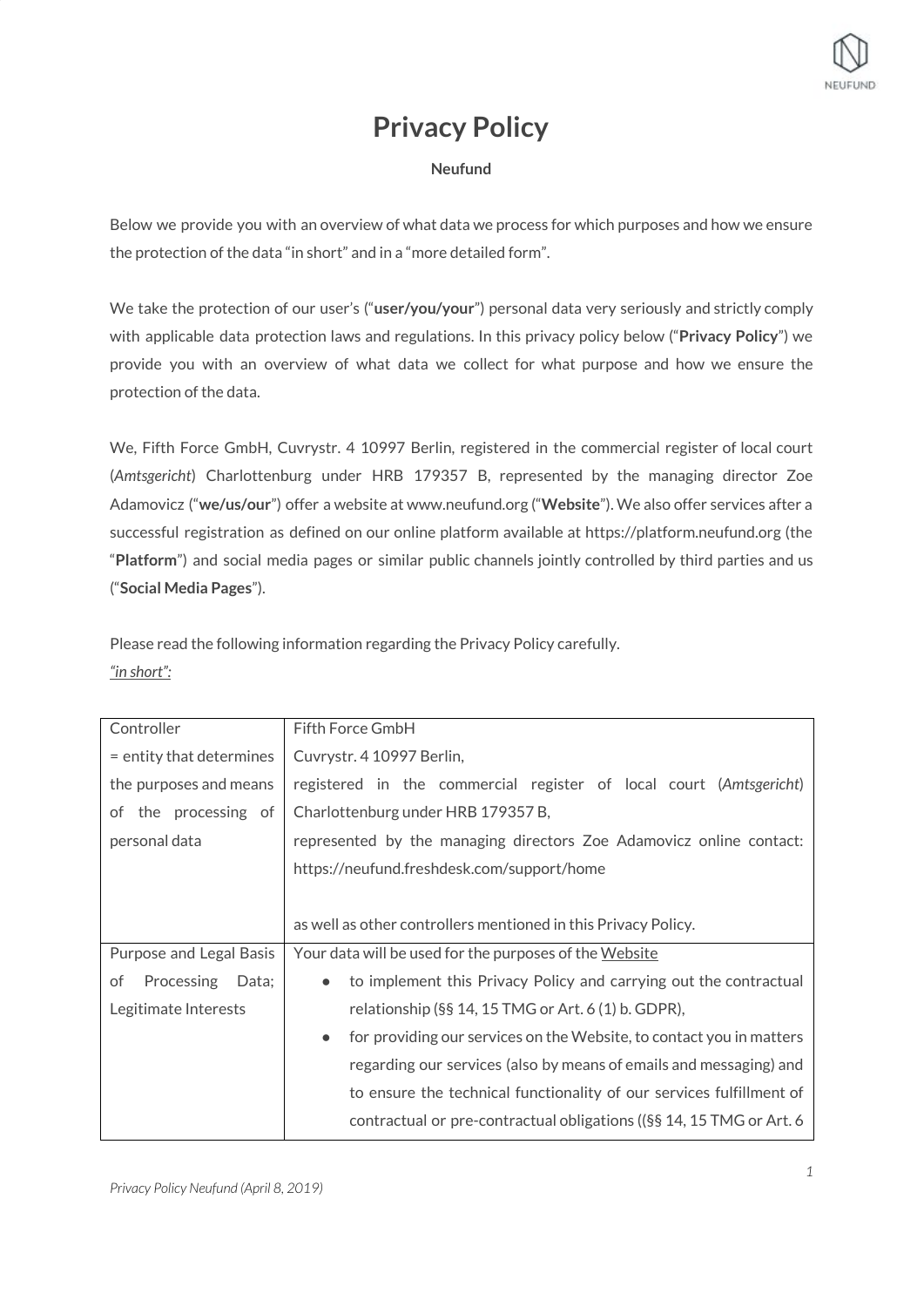

|                   | $(1)$ b. GDPR),                                                              |
|-------------------|------------------------------------------------------------------------------|
|                   | for fraud prevention (§§ 14, 15 TMG, Art. 6 (1) b. and f. GDPR),             |
|                   | to analyze your use of our services and improve our services (§§ 14,         |
|                   | 15 TMG, Art. 6 (1) b. and f. GDPR),                                          |
|                   | with your express consent or instruction to carry out our business           |
|                   | activities or sent you newsletters (Art. 6 Para. (1) a. GDPR),               |
|                   | for the purposes of job applications through the Careers Section on the      |
|                   | Website and offline (§ 26 BDSG and Art. 6 (1) b. GDPR or Art. 9 (2) a., b.   |
|                   | GDPR), or for the purposes of using the <b>Platform</b>                      |
|                   | to implement this Privacy Policy and carrying out the                        |
|                   | precontractual or contractual relationship (§§ 14, 15 TMG or Art. 6          |
|                   | $(1)$ b. GDPR or Art. 9 $(2)$ a. GDPR),                                      |
|                   | to follow our internal policies and protect our legitimate interests         |
|                   | (Art. 6 (1) a., b. or f. GDPR or Art. 9 (2) a. GDPR),                        |
|                   | for analysis purposes and improving the Platform and saving the              |
|                   | data on the blockchain (based on Art. 6 (1) f. GDPR),                        |
|                   | to comply with our legal obligations (Art. 6 (1) c. GDPR),                   |
|                   | or for the purposes of our Social Media Pages                                |
|                   | $or$                                                                         |
|                   | as otherwise explained in this Privacy Policy or by any                      |
|                   | communication by us.                                                         |
|                   | Applicable legal provisions are in particular those of the regulation (EU)   |
|                   | 2016/679 of the European Parliament and Council of 27 April 2016,            |
|                   | repealing the directive 95/46/EC, on the protection of individuals with      |
|                   | regard to the processing of Personal Data, on the free movement of such      |
|                   | data ("General Data Protection Regulation", GDPR) as well as in the Federal  |
|                   | Data Protection Act (Bundesdatenschutzgesetz, BDSG) and the German           |
|                   | Telemedia Act (Telemediengesetz, TMG).                                       |
|                   | Regarding the data processing based on Art. 6 (1) f. GDPR we wish to         |
|                   | achieve the legitimate interests of technical functionality of the Platform, |
|                   | quality insurance, marketing and fraud prevention.                           |
|                   |                                                                              |
| Provision of Data | You provide data if this is necessary for the aforementioned purposes. In    |
|                   | the event you refrain from providing such data you may face legal            |
|                   | disadvantages, for example, limited or no possibility of using our Website   |
|                   | and Platform as well as additional services.                                 |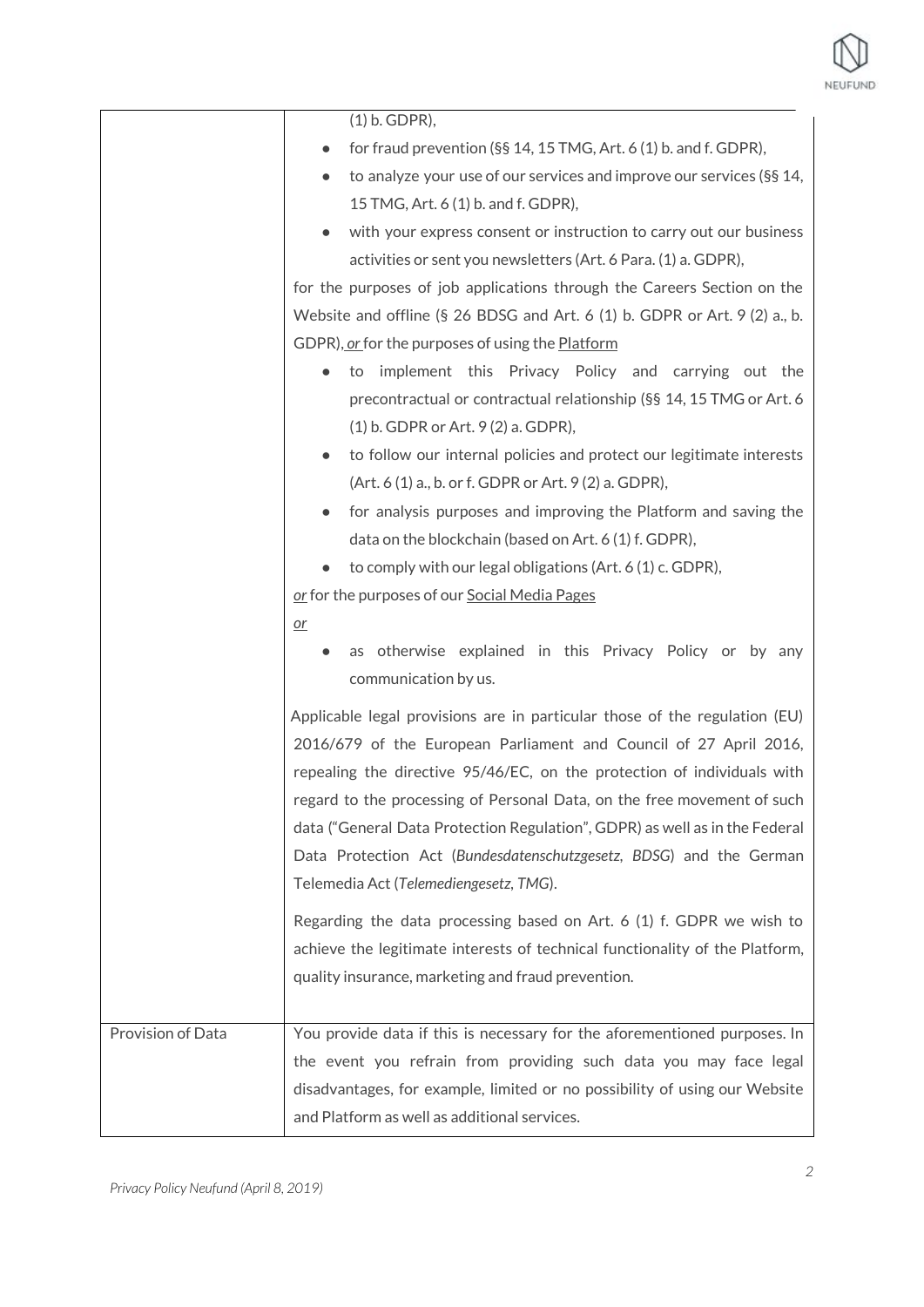| Recipient(s) of Data     | We as well as external service partners receive your data for processing     |
|--------------------------|------------------------------------------------------------------------------|
|                          | those the purpose of providing our services. We may need to share your       |
|                          | information with our service providers and agents. Generally, we require     |
|                          | that third party organizations who handle or obtain personal information as  |
|                          | service providers acknowledge its confidentiality and undertake to respect   |
|                          | an individual's right to privacy and comply with data protection principles  |
|                          | including this Privacy Policy.                                               |
| Transfer of Data outside | In course of data processing by us data may be transferred to third          |
| of the EU                | countries, i.e. countries outside the EU. This may happen via                |
|                          | implementation of third-party providers such as cloud services and external  |
|                          | service partners which process data on our behalf. For details please refer  |
|                          | to our Privacy Policy.                                                       |
| Your Rights              | You have the right to                                                        |
|                          | withdraw your consent relating to the use of data any time with              |
|                          | effect for the future when such data processing is based in your             |
|                          | consent;                                                                     |
|                          | object to the processing of your personal data, if your personal data        |
|                          | are processed on the basis of legitimate interests (based on Art. 6          |
|                          | (1) f. GDPR) insofar as there are reasons for this arising from your         |
|                          | particular situation;                                                        |
|                          | access the data stored by us;                                                |
|                          | amend or rectify your data if such data are incorrect;                       |
|                          | to request the restriction of processing of personal data;                   |
|                          | to request the erasure of your data;                                         |
|                          | receive information about the stored data (in a structured, current          |
|                          | and machine-readable format) at any time.                                    |
|                          |                                                                              |
|                          |                                                                              |
|                          | To enforce your abovementioned rights, you may reach us through the          |
|                          | contact details set forth above.                                             |
|                          |                                                                              |
|                          | You have the right to lodge a complaint with a supervisory authority at your |
|                          | choice. The supervisory authorities in Germany are the responsible (data     |
|                          | protection) authorities as set forth in the law of the states (Bundesländer) |
|                          | Berlin:<br>(for<br>example<br>for                                            |
|                          | https://www.datenschutz-berlin.de/ueber-uns/kontakt/). An overview of        |
|                          |                                                                              |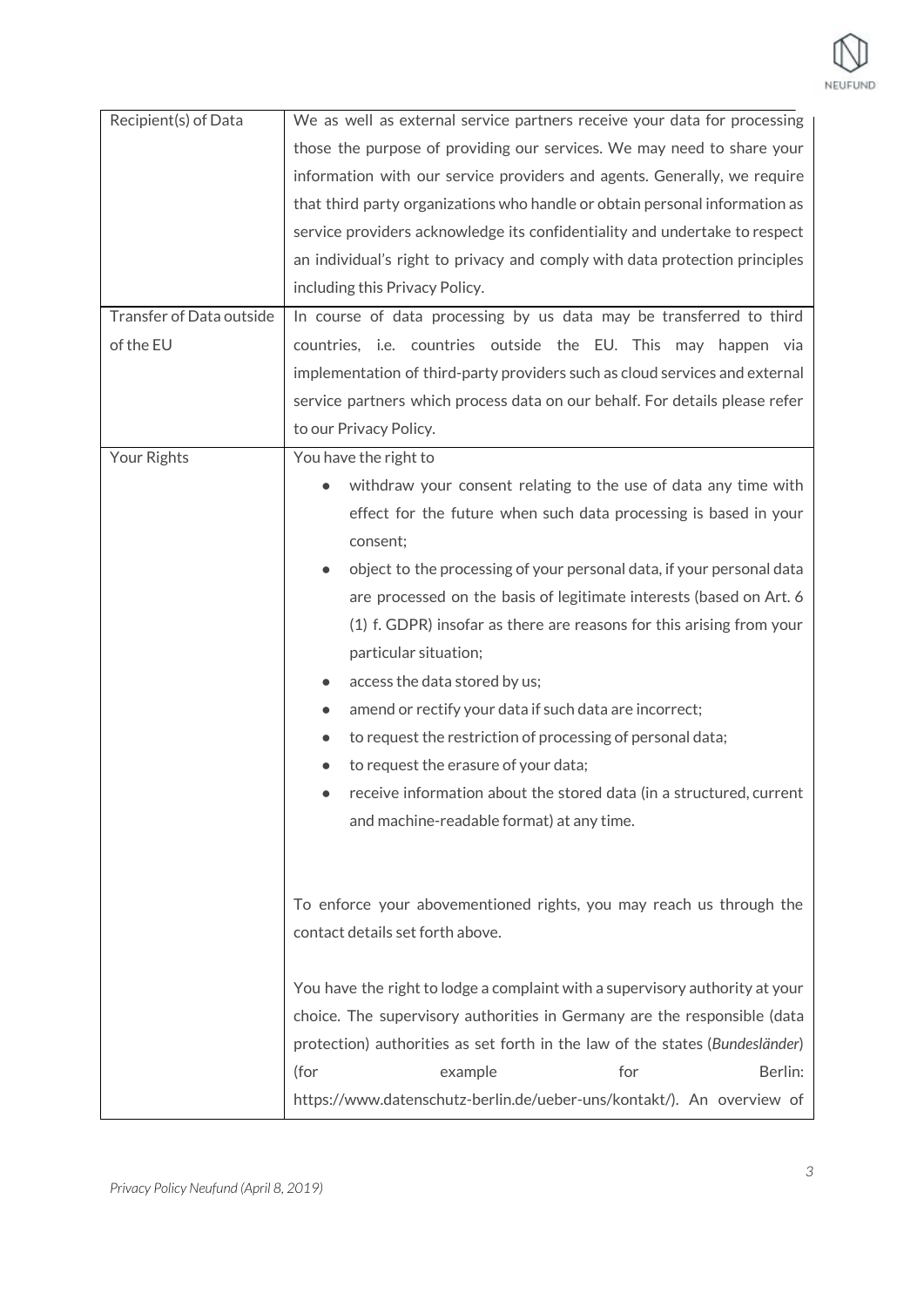

|                          | the European National Data Protection Authorities may be found here:         |
|--------------------------|------------------------------------------------------------------------------|
|                          | http://ec.europa.eu/newsroom/article29/item-detail.cfm?item_id=612080        |
| Period for Storing Data; | The data are deleted if such data are no longer necessary for the purpose of |
| Deletion                 | processing. Please note that when using the Platform certain information     |
|                          | and data about the user will be stored on the blockchain in pseudonymized    |
|                          | form and may not be deleted. For more details please refer to the Privacy    |
|                          | Policy below.                                                                |
| Decision<br>Automated    | In general, we do not process any data via "profiling" or in form of         |
| making or "profiling"    | automated decision making via the Website or Platform. However, such         |
|                          | profiling may happen by third party providers through the Website. We will   |
|                          | inform you about such fact in the Privacy Policy (if possible).              |

## *"In more detailed form":*

## **I. What are Personal Data? Whatis processing of Personal Data?**

**WEBSITE AND JOB APPLICATIONS:**

- **II. How are my Data used when visiting the Website?**
- **III. How are my Data processed when applying for Jobs?**

## **PLATFORM:**

**IV. How are my data used when registering for the use ofthe Platform and using the Platform?**

## **SOCIAL MEDIA:**

**GENERAL:**

- **V. What kind of Cookies and Web-tools does the Website/Platform use and how?**
- **VI. Could my Data be transferred to or shared with Third Parties? Are my data processed outside the EU when using the Website and Platform?**
- **VII. Your Rights**
- **VIII. Storing Periods and Deletion of Data**
- **IX. Data Security, Scope of application**
- **X. Contact**

## **I. What are Personal Data? Whatis processing of Personal Data?**

Personal data are any information relating to an identified or identifiable natural person ("Personal Data" or "data"); an identifiable person is one who can be identified, directly or indirectly, in particular by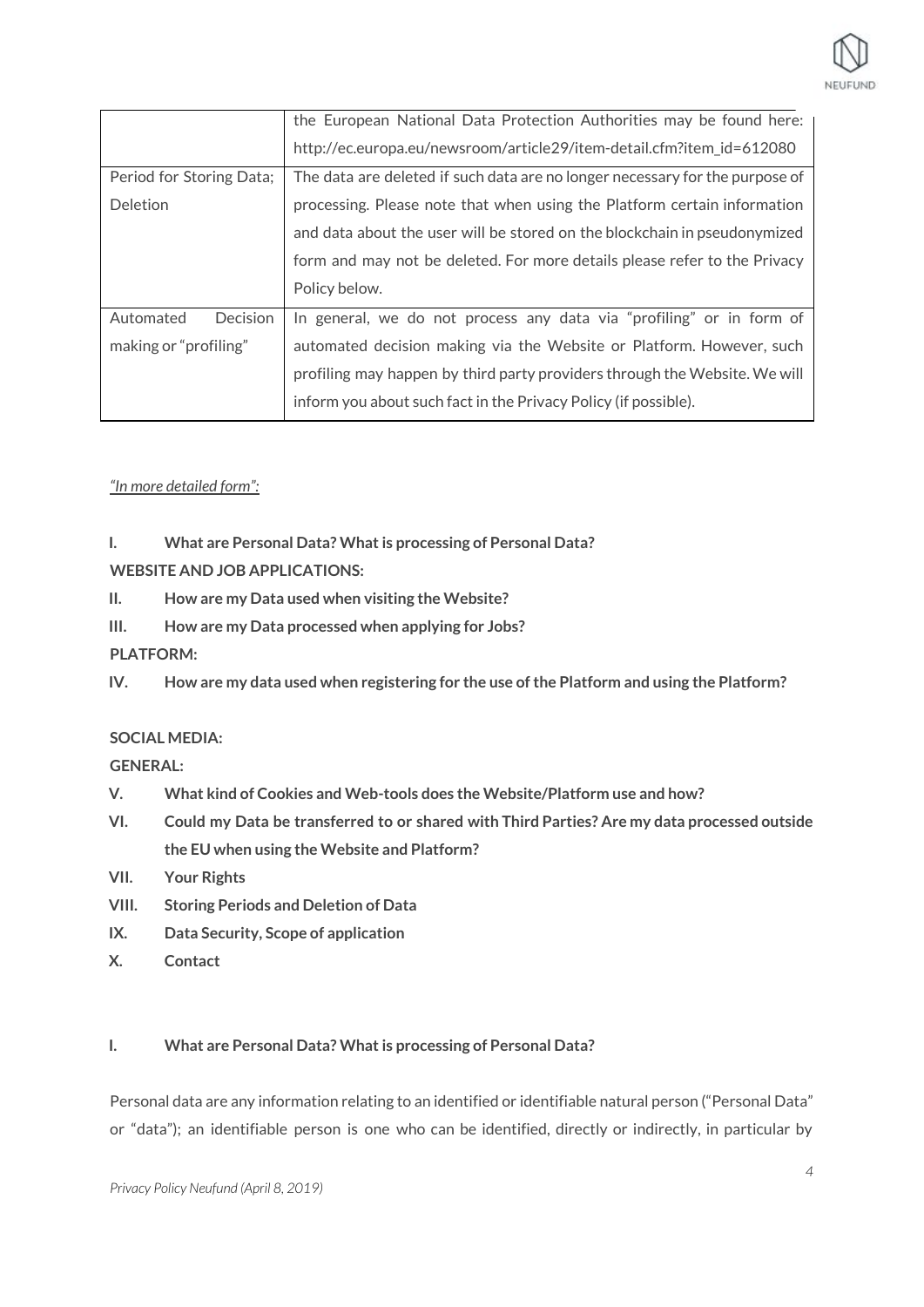

reference to an identification number or to one or more factors specific to physical, physiological, mental, economic, cultural or social identity. Personal Data includes e.g. name, email address or telephone number. Personal Data also includes information about hobbies, memberships or websites viewed by someone else.

We will only collect, use and/or pass on Personal Data if this is permitted by law or if the user consents to the data processing.

Consent of the data subject means any freely given, specific, informed and unambiguous indication of the person's (data subject) wishes by which he or she, by a statement or by a clear affirmative action, signifies agreement to the processing of Personal Data relating to such data subject.

Processing of Personal Data means any operation or set of operations which is performed on Personal Data or sets of Personal Data, which may be by automated means or not. Such processing includes, in particular, the collection, recording, organization, storage, disclosure or use of Personal Data.

## **WEBSITE AND JOB APPLICATIONS:**

## **II. How are my Data used when visiting the Website?**

## **1. Visiting the Website**

We (or the webspace provider) collect data about each visit of our Website (so-called server logfiles). Such data include the following:

- *● Name of the accessed website*
- *● file*
- *● date and time of access*
- *● amount of data transferred*
- *● notification ofsuccessful access*
- *● browser type and version*
- *● user's operating system*
- *● referrer URL (the previously visited page), language, IP address and the requesting provider*

When using a mobile device Access Data also contains:

- *Country code,*
- *device name*
- *operating system and version*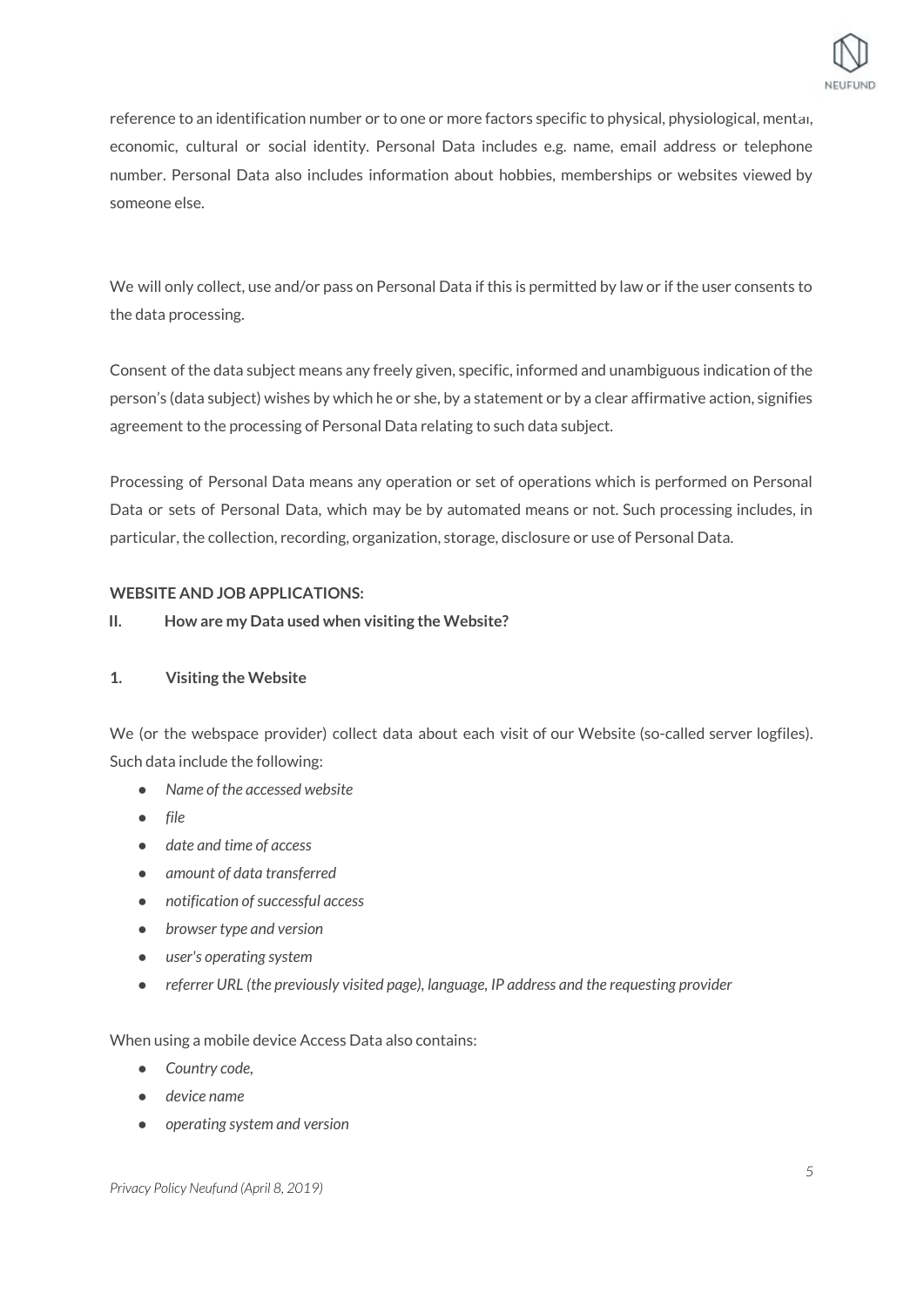

We use these data only for statistical analysis for the purpose of operation, security and optimization of our Website. However, we reserve the right to check these data retrospectively if there is a justified suspicion of illegal use based on concrete indications. These data are then stored because this is the only way to prevent the misuse of our Website and Platform and, if necessary, allow us to investigate any crimes committed. The storage of these data is necessary in order to protect us as the entity responsible for processing the data. As a matter of principle, these data will not be passed on to third parties unless there is a legal obligation to pass it on or the transfer of data serves criminal prosecution purposes.

This data processing is based on Art. 6 (1) f. GDPR or TMG and we wish to achieve the legitimate interests of stabilizing and improving our Website, quality insurance and fraud prevention.

## **2. Contacting us**

When contacting us (e.g. by email), the user's details are stored for the purpose of processing the enquiry and, if applicable, follow-up questions based on your consent (legal basis Art. 6 (1) a. GDPR) or a precontractual or contractual relationship with your (Art. 6 (1) b. GDPR).

## **3. Newsletter**

With the newsletter we inform the user about the Website, our Platform and us.

When registering for the newsletter, a user has to provide an email address. This email address will be transmitted to and stored by us (or a provider as specified below).

After registration, the user will receive an email to confirm the registration ("double opt-in"). Via clicking the registration link you have given your consent to the processing of your Personal Data for receiving our newsletter according to Art. 6 (1) a. GDPR and we may process such data accordingly.

In case of registration for the newsletter we (or our provider as specified below) also store the IP address, the device name, the mail provider as well as the user's first and last name and the date of registration.

## **Use of Sendgrid; Transfer of Data outside the EU**

The mail provider service "Sendgrid" by SendGrid, Inc., 1801 California St Suite 500, Denver, CO 80202, USA receives and processes on our behalf the data necessary for the order, in particular email address, IP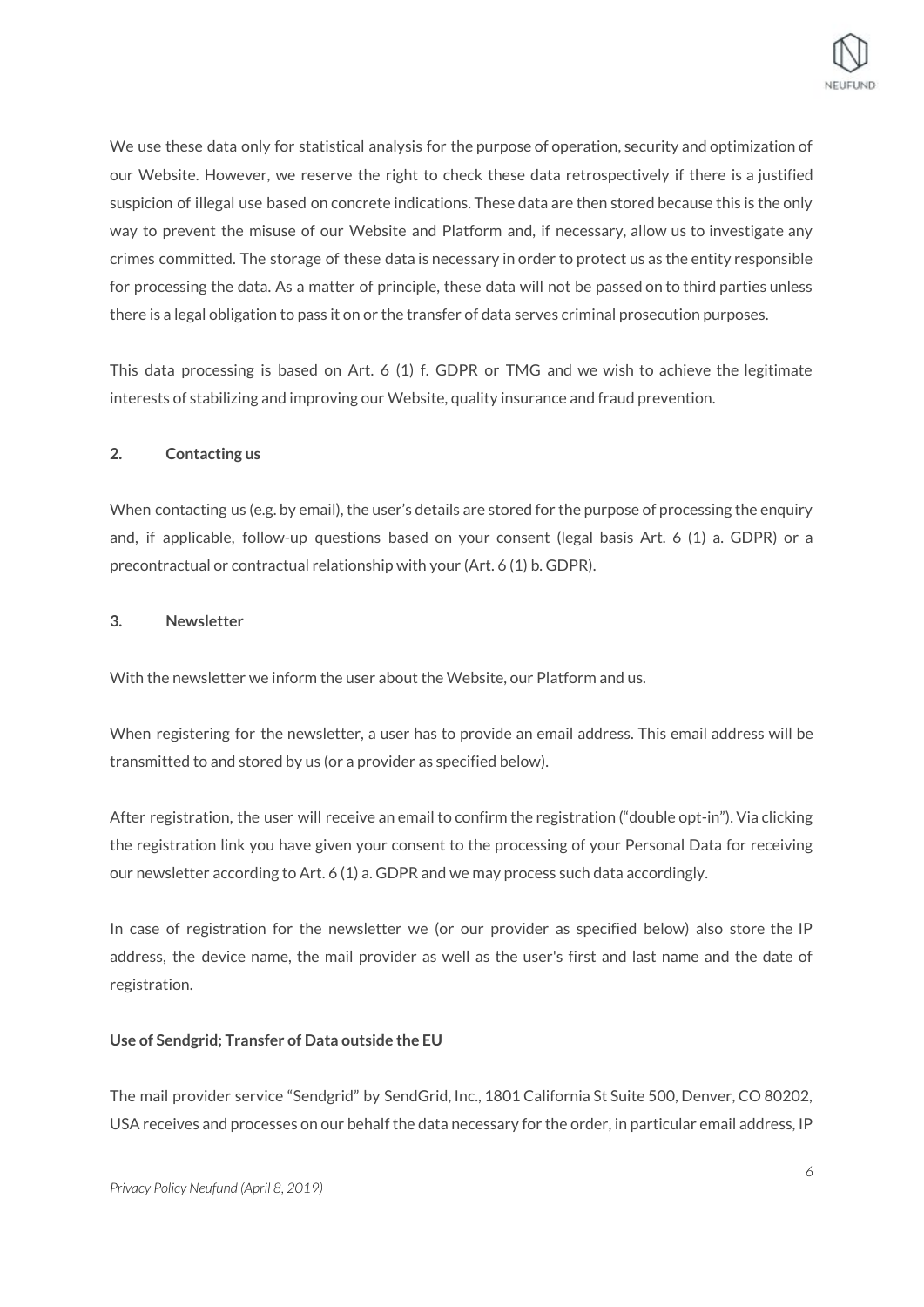

address, device name. These data are processed on servers in the USA. Sendgrid is certified according to "privacy shield". The "privacy shield" is an agreement between the European Union (EU) and the USA to ensure compliance with European data protection standards in the USA.

Sendgrid is a service with which the dispatch of newsletters can be organized and analyzed. With the help of Sendgrid we can analyze our newsletter campaigns. When you open an e-mail sent with Sendgrid, a file contained in the e-mail (so-called web beacon) connects to the Sendgrid servers in the USA. This allows you to determine whether a newsletter message has been opened, when the last email was sent and opened, and which links have been clicked on. In addition, technical information is recorded (e.g. time of registration, IP address, browser type and operating system). They are used exclusively for statistical analysis of newsletter campaigns. The results of these analyses can be used to better adapt future newsletters to the interests of the recipients.

If you do not want Sendgrid to analyze your data, you must unsubscribe from the newsletter. For this purpose, we provide a respective link in every newsletter.

Details on Sendgrid and its Privacy Policy can be found here: https://sendgrid.com/policies/privacy/services-privacy-policy/

The data are stored for the purpose of newsletter subscription will be stored by us until you unsubscribe from the newsletter and will be deleted from our servers as well as from the servers of Sendgrid after you unsubscribe from the newsletter. Data stored by us for other purposes (e.g. email address for the use of the Platform) remain unaffected.

*OPT-OUT*: The user can withdraw the consent to the storage of data, the email address and their respective use for sending the newsletter at any time. This can be done free of charge (except for the transmission costs) and via a link in the newsletter itself or notification to us or, if applicable, to Sendgrid.

## **4. Profiling and automated decision-making when visiting the Website**

We do not use profiling or automated decision-making when processing data concerning our Website or Platform except as set forth herein.

In short: Profiling means any function where data are collected and a "profile" might be created, which could be tracked back to the individual person behind such data. Via such "profile" the behavior of a person is visible and such data can be used to monitor or predict future or past behavior. In general, you have the right to object to this.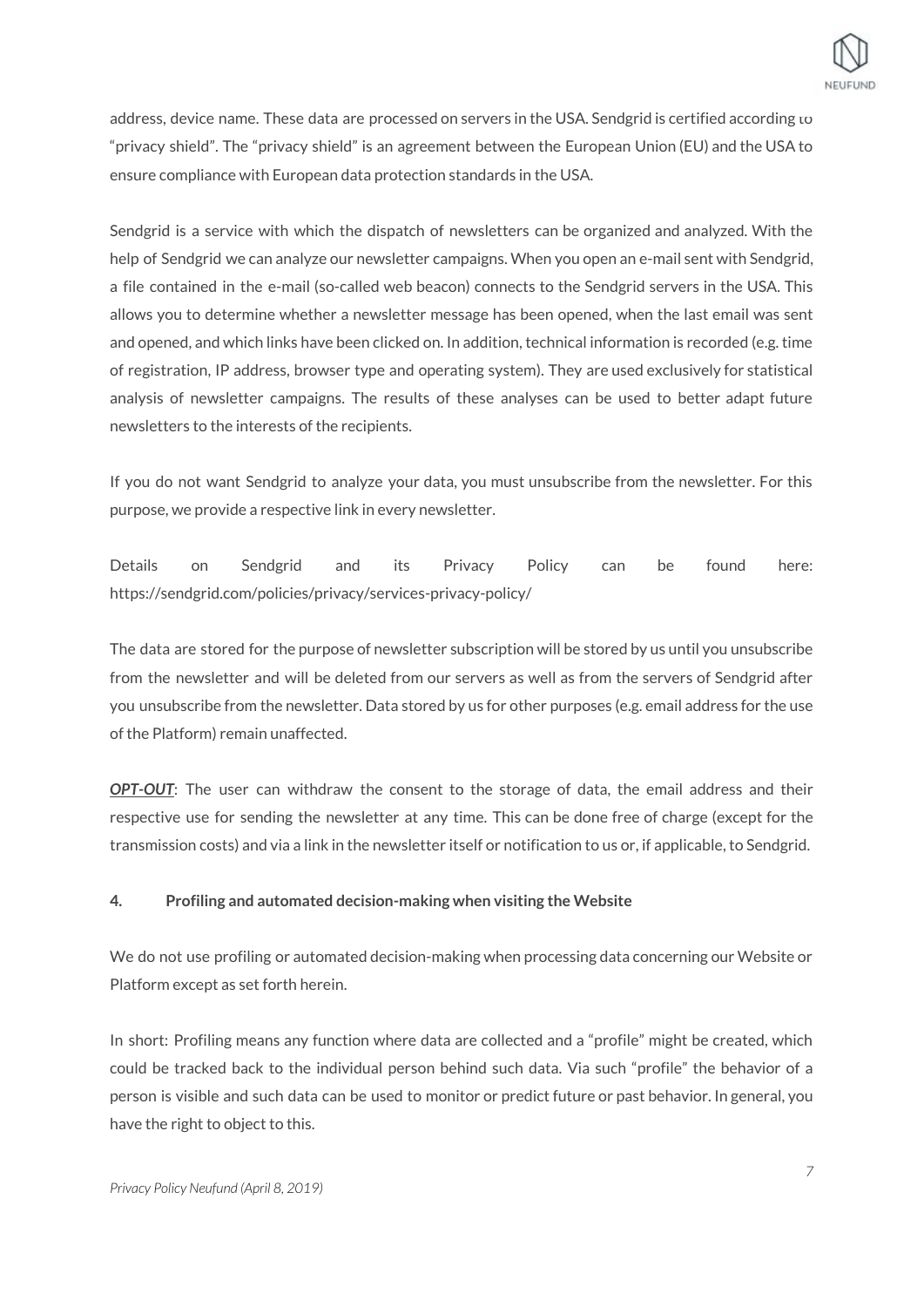

In more detailed form: Profiling means any form of automated processing of personal data consisting of the use of personal data to evaluate certain personal aspects relating to a natural person, in particular to analyse or predict aspects concerning that natural person's performance at work, economic situation, health, personal preferences, interests, reliability, behavior, location or movements. You or the affected data subject shall have the right not to be subject to such decision based automated processing, including profiling, which has legal effect on you or them or substantially impairs you or them in a similar manner. This shall not apply where the decision (i) is necessary for the conclusion or performance of a contract between the data subject and the person responsible, (ii) is admissible under the laws of the European Union or of the member state to which the person responsible is subject and where such laws contain appropriate measures to safeguard the rights, freedoms and legitimate interests of the data subject, or (iii) is taken with the explicit consent of the data subject. In these exceptional cases, the person responsible shall take appropriate measures to safeguard the rights and freedoms and the legitimate interests of the data subject, including at least the right to obtain an action by the person responsible, to state their own position and to challenge the decision.

However, our third-party providers (such as set forth in *V.* and *VI.* below) may carry out such profiling in individual cases. We will inform you about such fact if possible.

## **III. How are my Data processed when applying for Jobs?**

We as well as engaged third party providers may process your personal data for the purposes of job applications through our career section of the Website [<https://neufund.org/careers>] or other careers channels, as applicable. We process your provided personal data for the purposes of your job application.

The affected individual persons include an active job seeker who registers with us with the purpose of us helping them to find a job, or applies to a role that we have advertised, a candidate that has been placed via a third party on a temporary, permanent or contract basis, and/or someone we identify as a potential job seeker through external resources and has agreed for the individuals personal data to be stored and used for possible employment and recruiting purposes.

We process your personal data for fulfilling our contractual or precontractual obligations (based on Art. 6 (1) b. GDPR) or – as applicable – for the purpose of the employment relationship with you (§ 26 BDSG). In the event we process sensitive or special categories of Personal Data this is based on your explicit consent (Art. 9 (2) a. GDPR) or our obligations as employer (Art. 9 (2) b. GDPR and § 26 BDSG).

In particular, we use your data: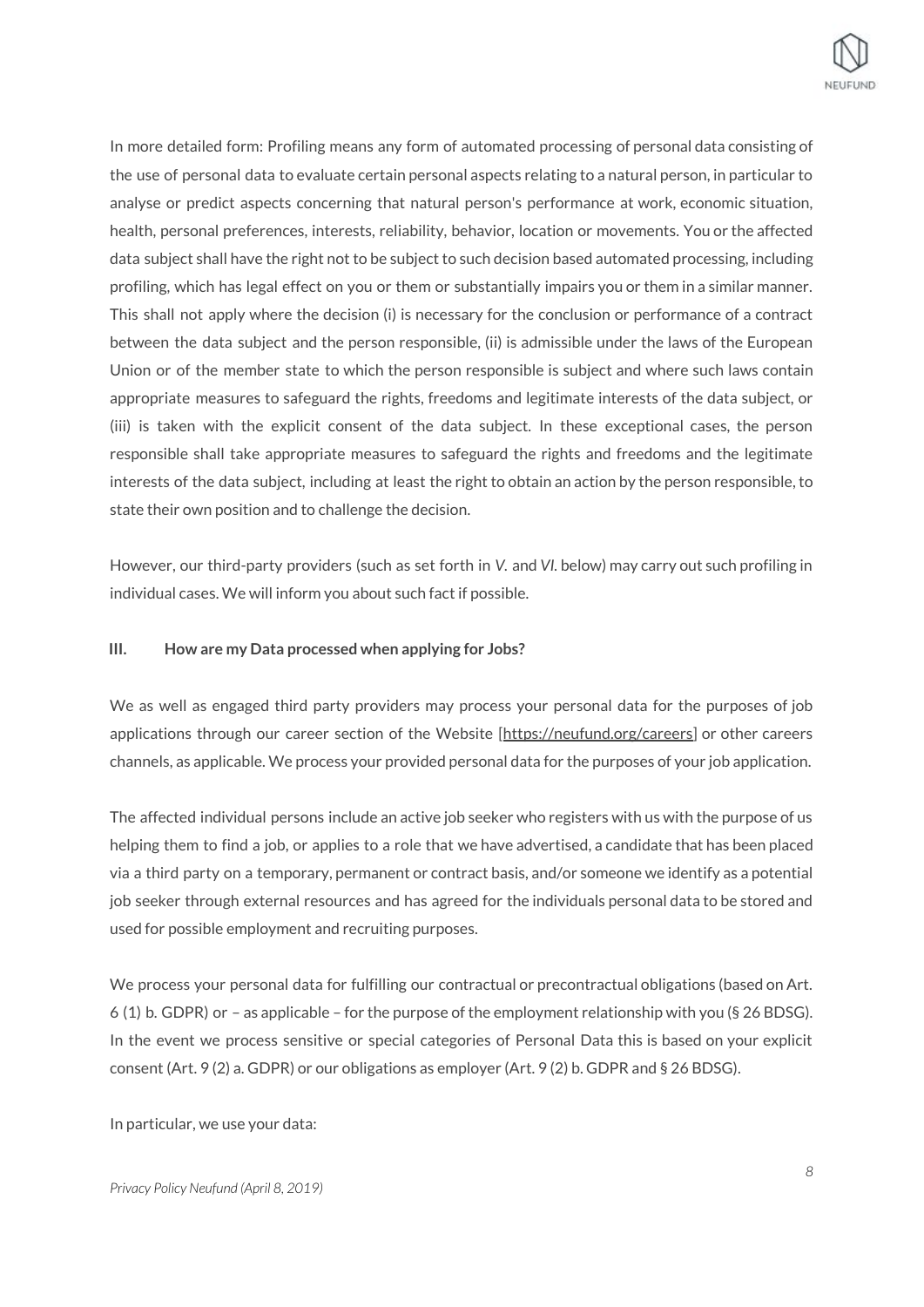

- To get in touch with you, communicate with you, update you and to facilitate your application,
- To offer an online-application system that is connected to our Website,
- To respond to your questions or concerns,
- To carry out vetting of staff members (where required); this may involve our collection and use of sensitive personal information including information obtained from criminal background checks about offences or alleged offences and information relating to any proceedings for offences committed or allegedly committed,
- When necessary and for the purposes of our legitimate interests to maintain adequate records, we may collect and handle information related to medical information, ethnic origin or criminal records,
- To assist in any disputes, claims or investigations relating to your application, or
- To comply with our legal, regulatory and professional obligations.

We may also use your data with your explicit consent (based on Art. 6 (1) a. GDPR, Art. 9 (2) a. GDPR), for example to keep you informed about other opportunities if you wish us to do so. We will store such data up to a maximum period of 12 months. You may withdraw from such data processing any time via [helpdesk].

If you do not provide your personal data, you may face certain disadvantages, for example we will not be able to provide you with in our recruiting processes or keep you informed about future opportunities.

## **PLATFORM:**

#### **IV. How are my data used when registering for the use ofthe Platform and using the Platform?**

## **1. Registration**

In order to fully use our services on the Website in form of the Platform, you will need to register and thereby submit the Personal Data, like email address, name, password.

The user can amend the provided data at any time in the user account.

The registration data entered as part of the registration process and any further profile data entered, will only be used via the Platform and with our support to the extent that this processing is necessary for the fulfillment of a contract with us or for the implementation of pre-contractual measures, i.e. the implementation of this Privacy Policy, the use of the Platform, as well as for the execution and processing of inquiries by the user.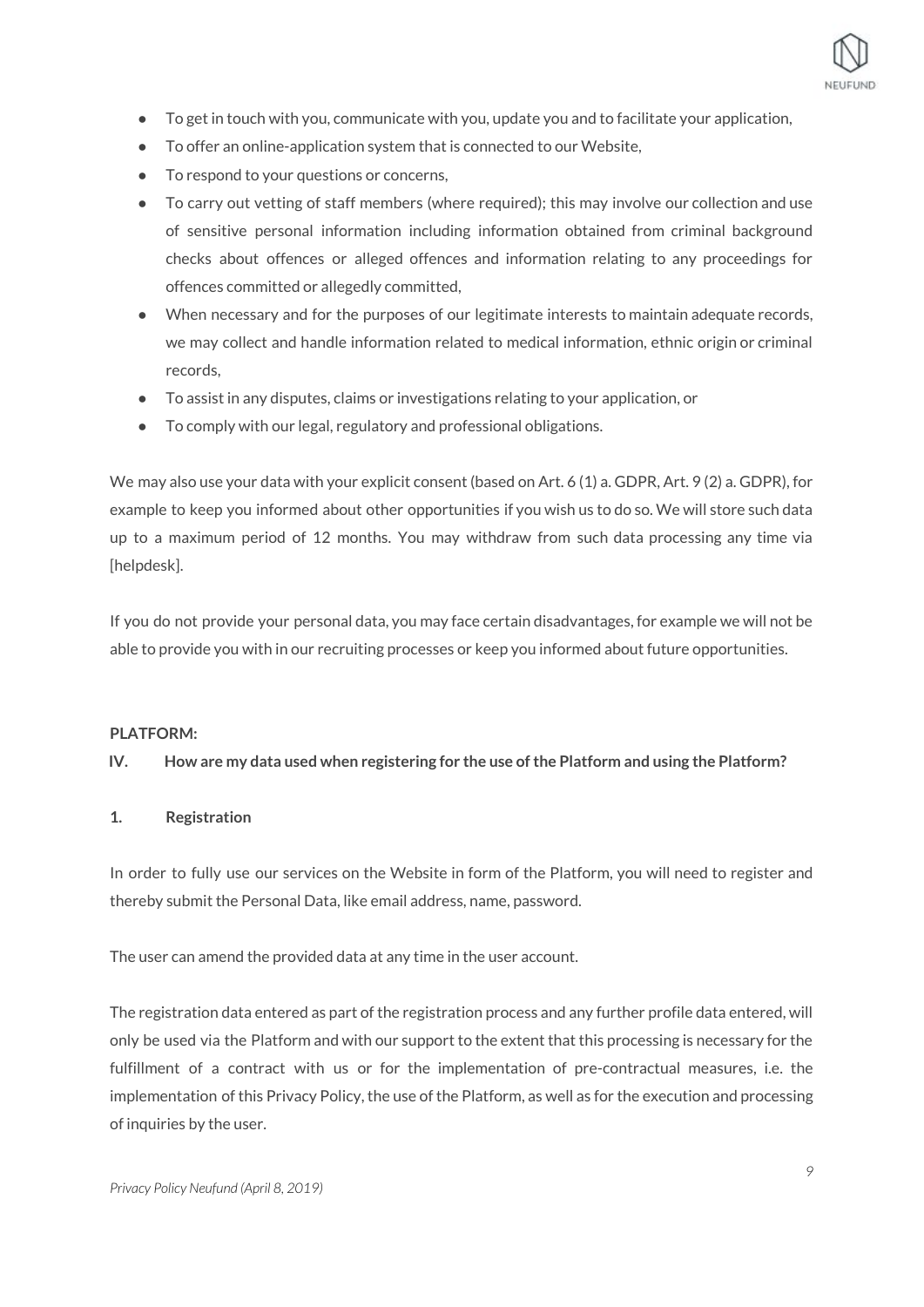

The processing of data when using our Platform is generally based on your explicit consent when signing up (based on Art. 6 (1) a. GDPR) as well as the legal basis of Art. 6 (1) b. GDPR or TMG, i.e. the data will be processed, when this is necessary for the fulfillment of the contract between you and us or for the execution of pre-contractual measures that take place on your request. In the event the user provides special categories of personal data the data processing may be based on the explicit consent by the user according to Art. 9 (2) a. GDPR.

## **2. Use ofthe Platform**

For the further use of the Platform on the Website you shall submit more data depending on the way of use of our services, such as details like your postal address, date of birth etc.

We use the information and data collected in the Platform, including your Personal Data, in order to fulfill our contractual obligations based on the legal basis of Art. 6 (1) b. GDPR or TMG and as further set forth in this Privacy Policy. We may also use provided Personal Data based on your explicit consent when signing up (based on Art. 6 (1) a. GDPR) or in the event the user provides special categories of personal data the data processing may be based on the explicit consent by the user (Art. 9 (2) a. GDPR). We may also process your data to comply with our legal obligations (Art. 6 (1) c. GDPR) or when necessary to establish, exercise of defense legal claims (Art. 6 (1) f. GDPR; Art. 9 (2) f. GDPR). We or agents acting on our behalf may perform identity, money laundering and fraud prevention checks and may pass your details onto other group companies and other organizations (including law enforcement agencies) involved in fraud prevention and detection who may use your information in the same way.

Details about the processing of Personal Data when using the Platform may also be found in our Terms of Use.

We may engage third party providers for the identification and verification process as permitted by law. For more information please contact **Support**.

We may also use data (except for special categories of Personal Data) within applicable laws, for analysis purposes and improving the Platform with our as well as Customer's respective legitimate interests of quality assurance and improving our product based on Art. 6 (1) f. GDPR.

Your information will be kept as long as your account stays active, according to the applicable legal obligations for storing such data, with your explicit consent or provided our legitimate interests for storing such data. In particular, your information will be kept for as long as your account remains active,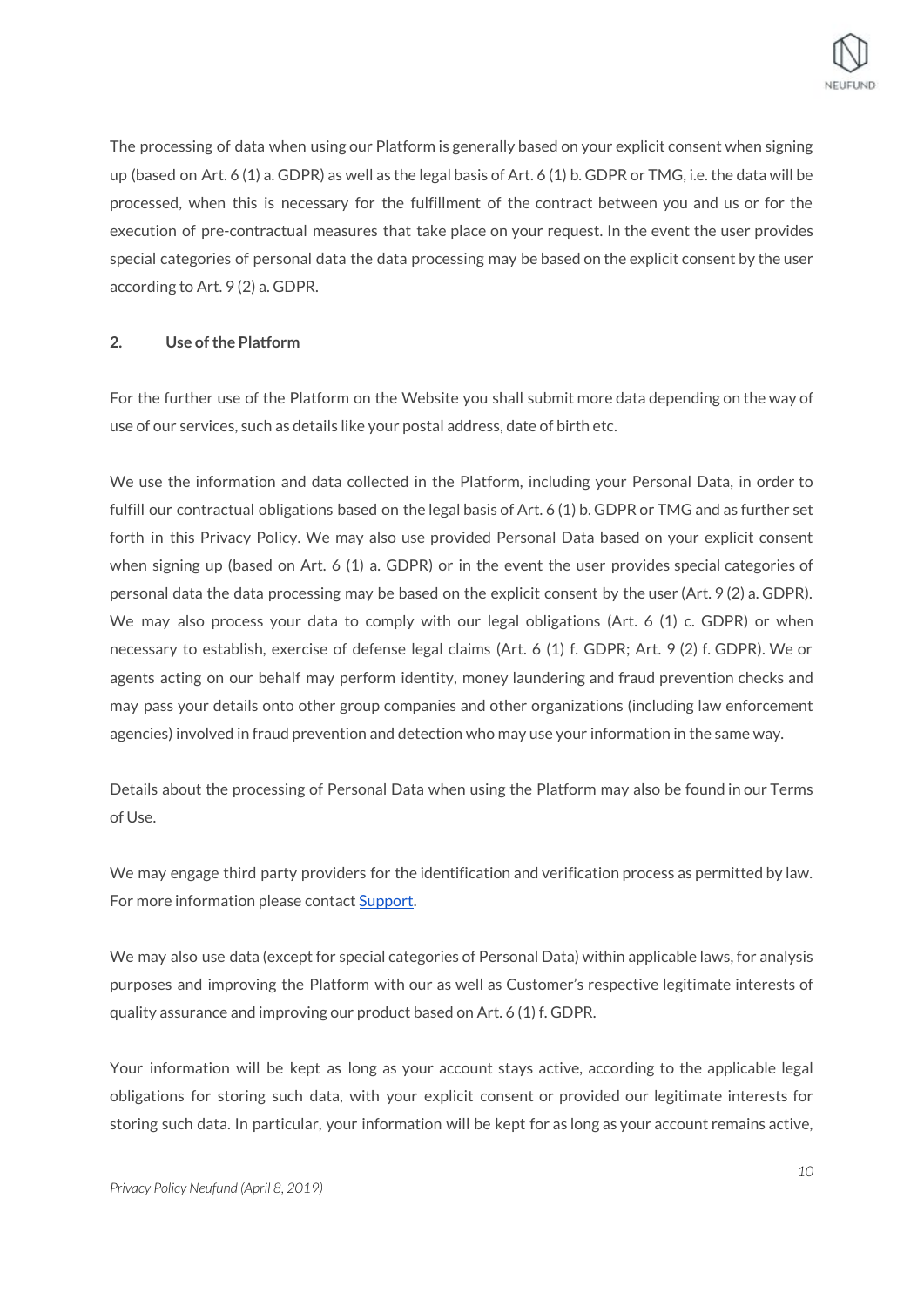

to enable your continued access of the Platform. For details please also refer to VIII. ("Storage Periods and Deletion of Data") below.

## **Use of the Blockchain**

When using the Platform certain information and data about the user will be stored on the blockchain in pseudonymized form and may not be deleted because this is not possible without deleting the entire chain.

Such data stored on the blockchain will only be in pseudonymized form, including Ethereum address (public key) of the user of the Platform, a flag that user is verified, a flag stating that the user is *a sophisticated investor, a flag that user has verified their bank account*

In this event and if such data re considered Personal Data, the data processing by us is based on Art. 6 (1) f. GDPR based on our legitimate interest of using and providing this technology for our Platform in a functioning way.

For more information please also refer to our Terms of Use or contact us via <https://neufund.freshdesk.com/support/home>.

## **3. Profiling and automated decision-making when using the Platform**

The data provided in the Platform will not be affected by an automated decision making via "profiling" such data. For details please refer to "Profiling and automated decision-making when visiting the Website"*.*

However, our third-party providers (such as set forth in I*V.* below) may carry out such profiling in individual cases. We will inform you about such fact if possible.

## **SOCIAL MEDIA:**

We operate the following Social Media Pages on the following third-party networks ("Social Media"):

● Facebook: facebook.com by Facebook Inc., 1601 S. California Ave, Palo Alto, CA 94304, USA or Facebook Ireland Ltd., 4 Grand Canal Square, Dublin 2, Ireland, please refer to privacy policy https://www.facebook.com/policy.php and and opt-out: https://www.facebook.com/ads/preferences or https://www.facebook.com/settings;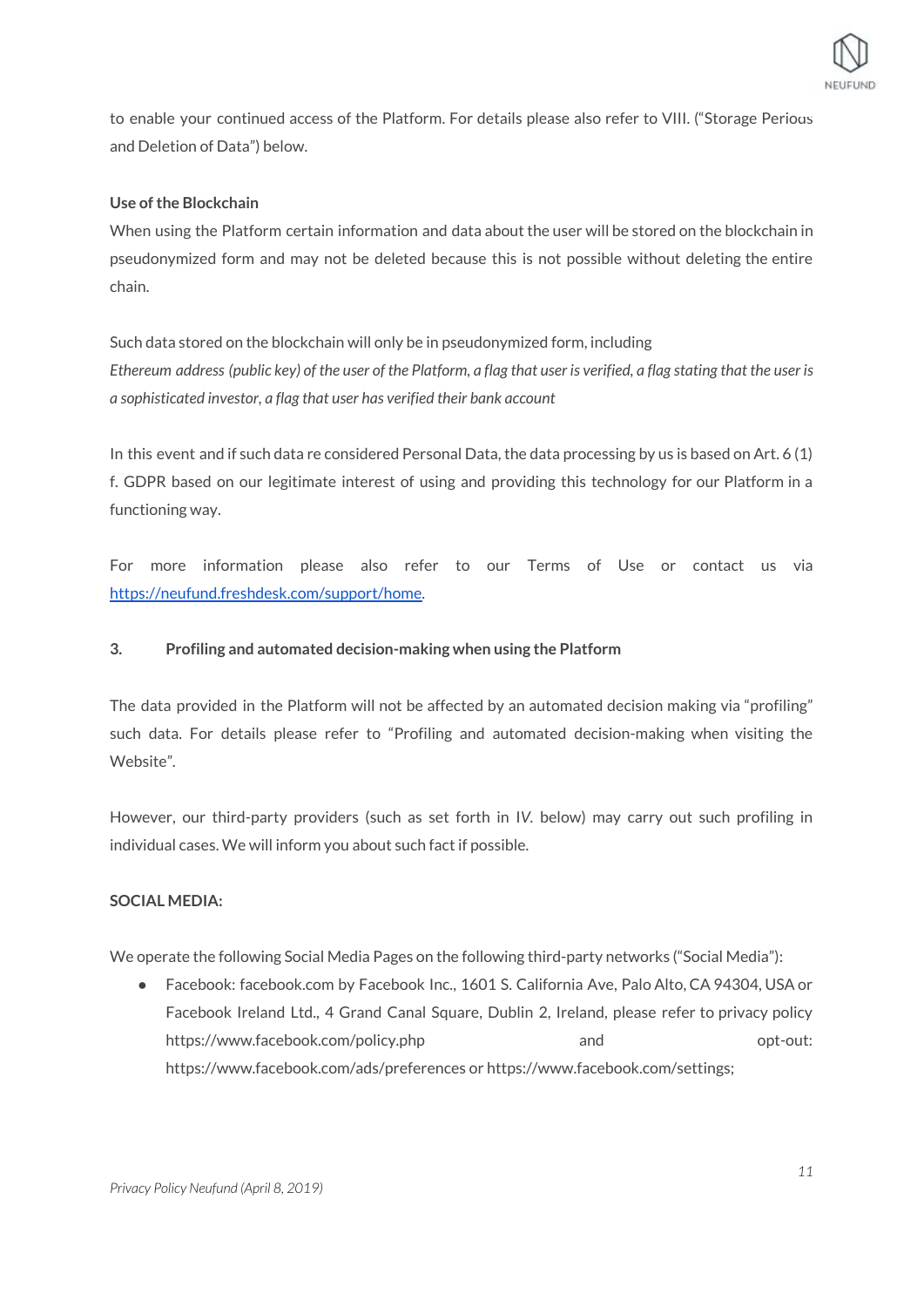

- Twitter: twitter.com by Twitter Inc., 1355 Market Street, Suite 900, San Francisco, CA 94103, USA, please also refer to https://twitter.com/en/privacy, opt-out: https://twitter.com/personalization;
- Medium: medium.com by A Medium Corporation, 799 Market Street, 5th Floor, San Francisco, CA 94103, USA, please also refer to privacy policy and opt-out: https://medium.com/policy/medium-privacy-policy-f03bf92035c9, https://medium.com/me/settings or https://medium.com/me/following/suggestions;
- Telegram: telegram.org and mobile APP by Telegram Messenger Inc. and Telegram UK Holdings Ltd., C/O Skadden, Arps, Slate, Meagher & Flom (UK) LLP, 40 Bank Street, London, United Kingdom E14 5DS, UK please also refer to privacy policy https://telegram.org/privacy and opt-out: https://telegram.org/deactivate

## **1. Controller for Data Processing**

When you visit our Social Media Pages, data is processed both by us and by the responsible social media provider as the responsible party.

The respective provider of Social Media assumes the data protection obligations towards you as the user, such as information on data processing, and is the contact person for your rights. This follows from the fact that such provider has direct access to the relevant information on the Social Media Pages and the processing of your data. However, you are also welcome to contact us [here](https://neufund.org/imprint)*.* if this should become necessary and we will then forward the request to the respective provider if necessary.

## **2. Transmission of Data; Data Processing outside the EU**

We only pass on data that we receive via the Social Media Pages to third parties in accordance with the provisions of this Privacy Policy.

When using Facebook, Twitter, Medium or Telegram data may also be processed outside the EU.

The US companies of Facebook and Twitter are each certified in accordance with the EU-US Privacy Shield agreement, which guarantees compliance with data protection regulations in the EU. For more information please refer to: https://www.privacyshield.gov

By using Medium Services, you authorize Medium to transfer, store, and use your information in the United States and any other country where Medium operates. Where your data is disclosed to Medium's processors, it is subject by contract to at least the same level of data protection as that set forth under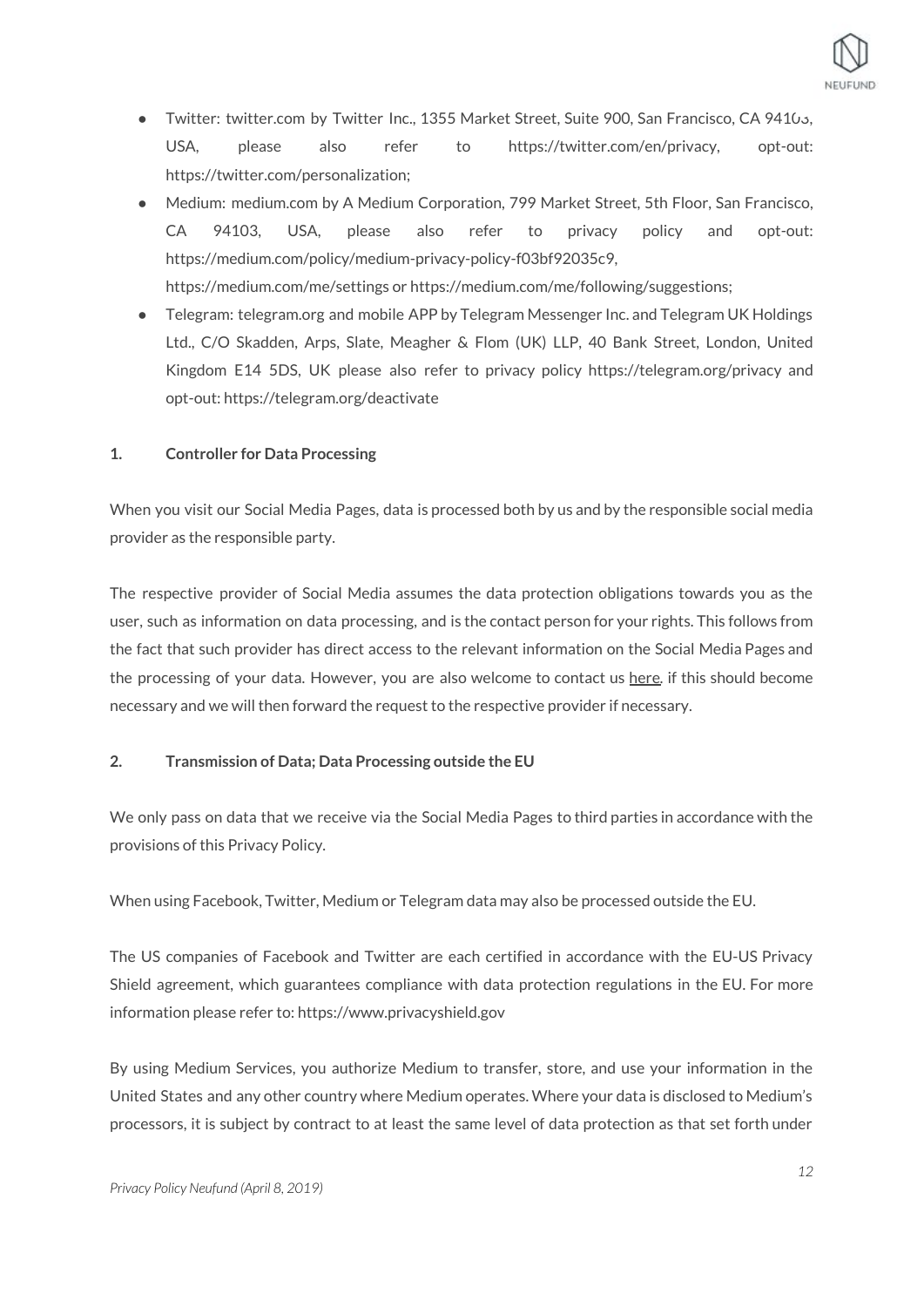

https://medium.com/policy/medium-privacy-policy-f03bf92035c9.

If you signed up for Telegram from the EU your data is stored in data centers in the EU (Netherlands).

#### **3. Data Processing and Legal Basis**

With our Social Media Pages, we can communicate with you and provide you with interesting information. We may receive further data from you through your comments, shared images, messages and reactions, which we then process to answer or communicate with you. If you use Social Media on several end devices, a cross-device analysis of the data can take place.

Furthermore, the providers of the Social Media Pages may also use cookies and tracking technologies to analyze and improve their services.

Data processing takes place with your consent or for the purpose of answering your enquiry (Art. 6 (1) a, b GDPR) or on the basis of legitimate interests in improving the services and presentation to the outside world (Art. 6 (1) f GDPR).

#### **Use of Page Insights and Cookies on Facebook**

Facebook and we use the Page Insights function to process statistical data from users of our Facebook pages. (see also the agreement at: https://www.facebook.com/legal/terms/page\_controller\_addendum). This involves the processing of data in the form of so-called 'page insights', which are described in more detail at https://www.facebook.com/business/a/page/page-insights.

Evaluations and statistics are generated in the form of page insights from the usage data of the Facebook pages, which support us in improving our marketing activities and our external presence. We may also learn about users and their behavior who interact with or use our Facebook Pages to display relevant content and develop features that may be of interest to them. These page statistics show us, for example, which people from certain target groups interact most with our Facebook Page or which content on the Facebook Page was visited, shared or licked when and how often. When classifying people into target groups, demographic data or data about the location of a person is also included in order to place targeted advertisements with these people. If you use Facebook on several end devices, a cross-device analysis of the data can take place. The data collected in this way is statistically processed and usually anonymous, i.e. we cannot establish any reference to the individual person.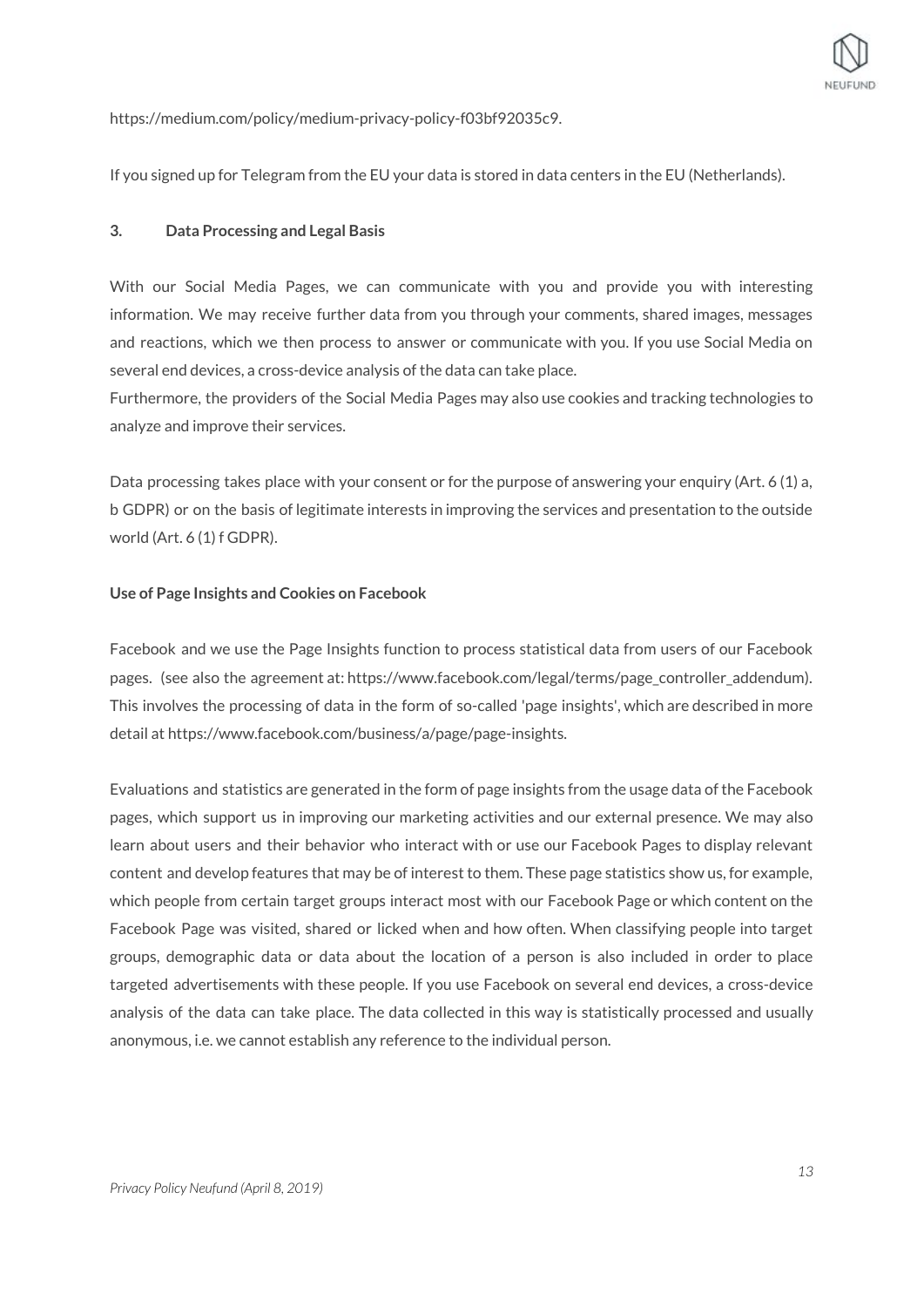

Information on these page insights and data processing can be found, for example, in Facebook's data protection statement at https://www.facebook.com/policy.php or at https://www.facebook.com/business/a/page/page-insights.

Facebook also uses cookies and storage technologies. More information can be found here: https://www.facebook.com/policies/cookies/

## **4. Your Rights and Objections, Contact Details**

In accordance with the statutory provisions, you have the rights named in this Privacy Policy. As stated above such rights shall be addressed to the respective Social Media provider.

#### **Facebook**

As a Facebook user, you can at any time influence how your user behavior is recorded when you visit Facebook pages. To do this, you can manage the settings for advertising preferences in your Facebook account or at https://www.facebook.com/ads/preferences, or the Facebook settings in your account or at https://www.facebook.com/settings. Facebook also provides opportunities to contact or exercise rights at https://www.facebook.com/help/contact/2061665240770586 or https://www.facebook.com/help/contact/308592359910928.

#### **Twitter**

As Twitter user, you can at any time influence how your user behavior is recorded when you visit Twitter pages. To do this, you can manage the settings for advertising preferences in your Twitter account or under https://twitter.com/personalization or https://twitter.com/de/privacy#overlay-chapter2.10.1 or without an account under https://pscp.tv/account/settings. Twitter also provides opportunities to contact or exercise rights at https://help.twitter.com/forms/privacy.

#### **Medium**

As Medium user, you can at any time influence how your user behavior is recorded when you visit Twitter pages. To do this, you can manage the settings for advertising preferences in your Medium account or under https://medium.com/me/settings or https://medium.com/me/following/suggestions. Medium also provides opportunities to contact or exercise rights under https://medium.com/policy/medium-privacy-policy-f03bf92035c9.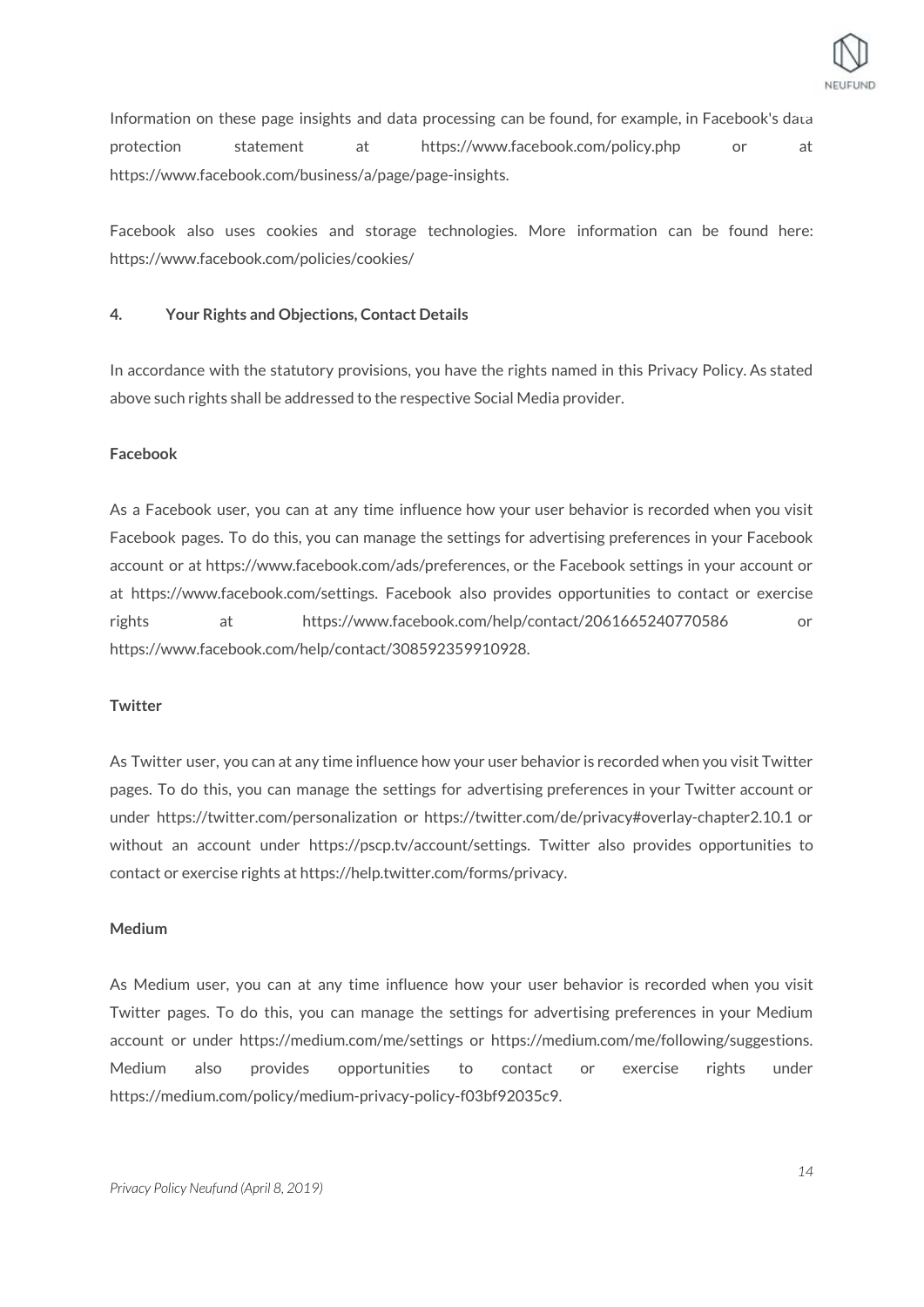## **Telegram**

As Telegram user you can at any time influence how your user behavior is recorded when you visit Telegram channels. To do this, you can manage the settings in your account under https://telegram.org/deactivate. Telegram also provides opportunities to contact or exercise rights under https://telegram.org/privacy.

## **GENERAL:**

## **V. What kind of Cookies and Web-tools does the Website/Platform use and how?**

## **1. Cookies**

In order to offer you a convenient online service featuring numerous functions, our Website and Platform uses text files ("Cookies") containing information to identify returning visitors for the time of their visit to the Website. Cookies are usually saved on the hard disk of your computer and do not cause any harm. Cookies facilitate the transfer of specific content, such as entering data, which has already been supplied, and help us identify popular sections of our Website.

*OPT-OUT*: You can deactivate the use of Cookies in the settings of your internet browser at any time. To find out how to change the settings, please consult the help function of your internet browser. You may also deactivate and manage Cookies via http://www.aboutads.info/choices/ (US-website-provider) or http://www.youronlinechoices.com/uk/your-ad-choices/ (EU-website-provider).

However, please note that the use of the Website may be restricted when deactivating the use of Cookies and the Platform may not be accessed in a functioning way.

## **2. Google Analytics**

The Website offered here uses Google Analytics a web analytics tool offered by Google LLC, Mountain View, CA, USA ("Google"). This analysis service uses so-called "cookies". For analysis, text files will be stored on your device. The information stored in the corresponding files about the use of the Website are generally transmitted and stored in Google server in the USA. As the IP anonymization is active on the Website, your IP address will be shortened by Google within the member states of the European Union (EU). This information will be used to evaluate your use of the services offered here and enable the operator of the Website to analyze your website activity and provide other services associated with the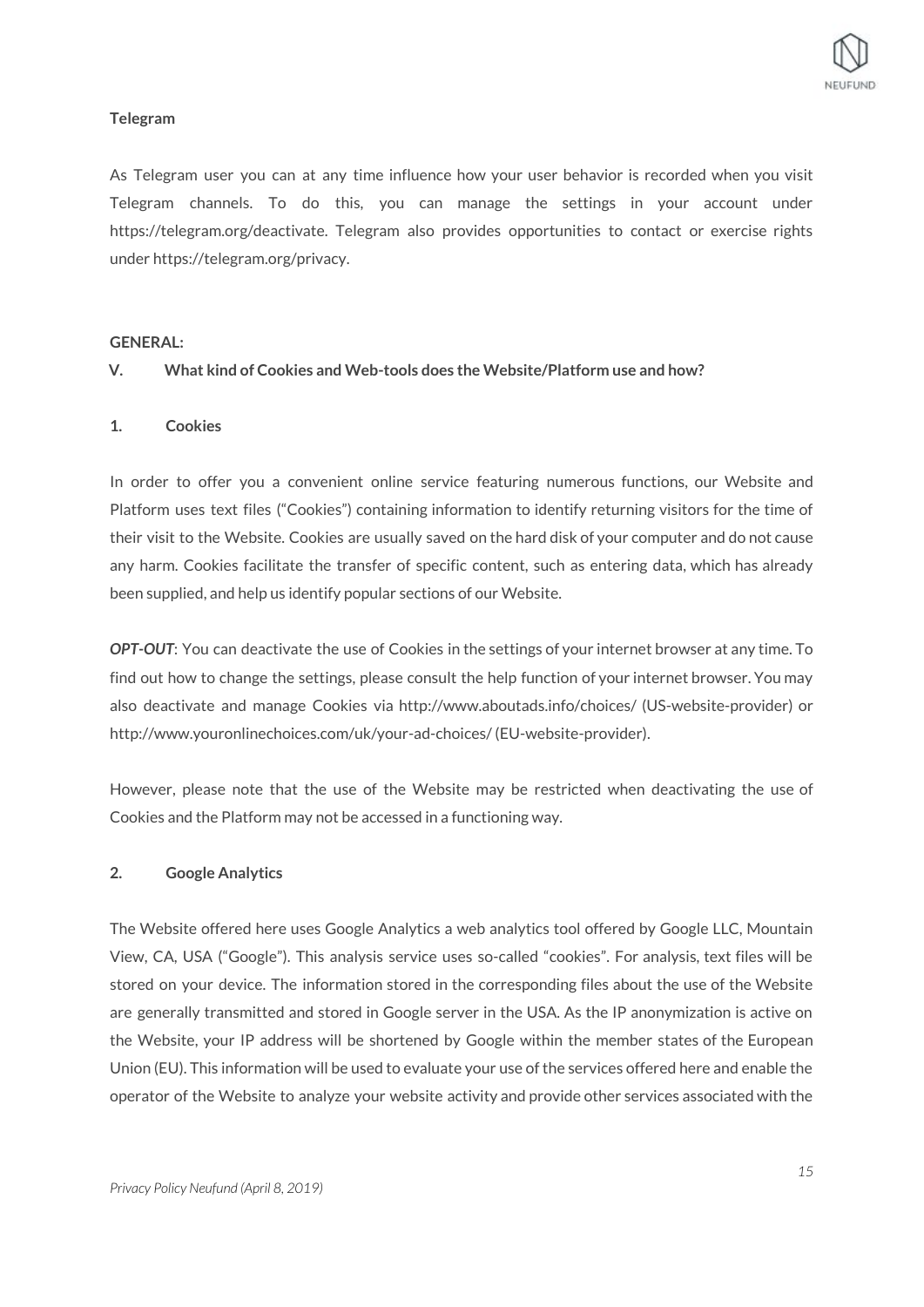

Website service. The IP address transmitted from your browser, as part of Google Analytics will not be merged with other data from Google.

*OPT-OUT*: Adjusting the settings of your browser can prevent the use of Cookies. Furthermore, it is possible to prevent the acquisition and processing of data generated by the "cookies" in relation to the use of this website, by downloading and installing the browser plugin available at the following link: http://tools.google.com/dlpage/gaopTermst?hl=de

However, please note that when deactivating the use of Cookies, it may be possible that the functions of the Website offered here cannot be used in its entirety.

We point out that an automated decision making ("profiling") can take place when integrating Google and an existing Google account. *OPT-OUT:* https://adssettings.google.com/authenticated

Google LLC, USA is certified according to the EU-US agreement "privacy shield". The "privacy shield" is an agreement between the European Union (EU) and the USA to ensure compliance with European data protection standards in the USA.

## **3. External Links on the Website, Platform or Social Media Pages**

On our Website and Platform, we may link to videos and other external content, for example YouTube videos or links to social media networks.

Such links, social media networks and external content are governed by the provisions and privacy policies of the respective service providers offering the content behind those links. We do not actively check such links and external content unless required by applicable laws. If you discover wrong and/or inappropriate content please inform us, for example via https://neufund.freshdesk.com/support/home and we will delete and change such links immediately.

In the event you are already logged in your profile within the social media network or external provider, your visit of the Website or Platform or Social Media Page may be tracked instantly. The data processing described is based on Art. 6 (1) f. GDPR based on the legitimate interests of the respective external provider or social network referring to display personalized advertisement, inform other users of the provider or social media network about their activities and for a customized design of the service.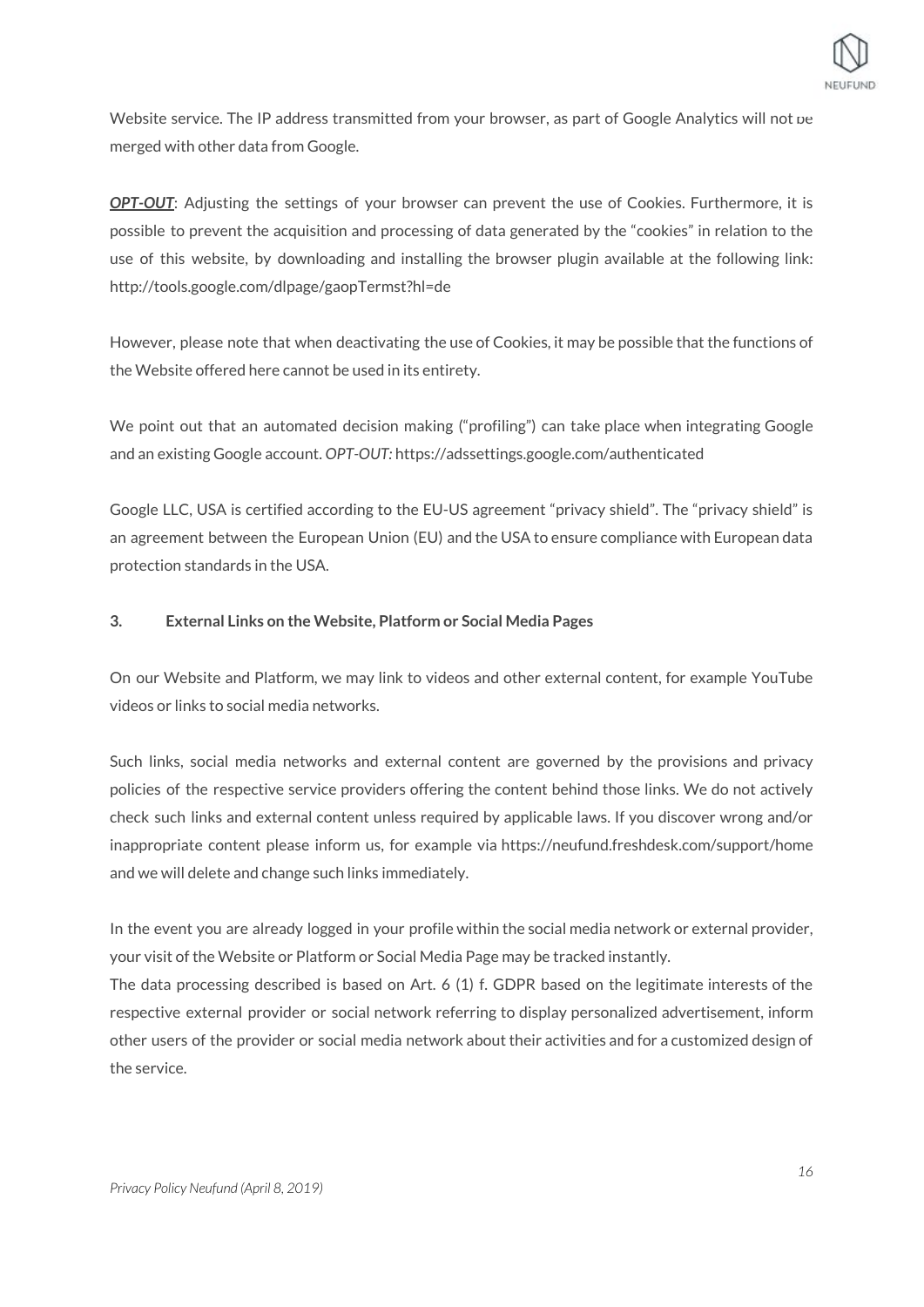

*OPT-OUT*: If you do not want any collection of data through the Website or Platform by the social media networks or external provider you need to log out from the social network or external provider every time you visit the Website, Platform or Social Media Pages. However, with every visit of the Website, Platform or Social Media Pages (a) Cookie(s) with an identification may be set if the button with the link to the social network or external provider is activated via clicking. Therefore, through this function data might be collected and a profile might be created, which could be tracked back to the individual person (see "Profiling and automated decision-making when visiting the Website"). If you do not want this you can you can change your browser settings accordingly and exclude the acceptance of any Cookies; we hereby inform you that in this event the functionality of this Website could be restricted and the use of the Platform will not be fully functioning.

When you click these links or buttons you may be connected to such external service and your data may be processed outside the EU. We will inform you about such fact, if possible.

When you click these links, you may be connected to such external service and your data may be subject to function where a profile might be created, which could be tracked back to the individual person (see "Profiling and automated decision-making when visiting the Website"). We will inform you about such fact, if possible.

## **4. Crazy Egg Inc,**

The Website and Platform uses the heatmapping services provided by Crazy Egg, Inc ("Crazy Egg") to analyze how users of the Website engage with its content. This is done for the purpose of optimizing the user experience. Crazy Egg enables (i) snapshot views of user behavior to better understand general patterns, (ii) recording of user sessions to assess the links which are being clicked and (iii) A/B testing on the website interface. Information collected by using the Crazy Egg service will be used to optimize user experience and performance of the Website. Snapshots of user behavior are based on aggregated and anonymized data.

*OPT-OUT*: Crazy Egg does not collect information through the Website for any advertising purposes, nor does it collect any personally identifiable information through the Website. However, if you don't wish to be tracked by Crazy Egg in any way, you may opt-out by completing the following steps: go to <https://www.crazyegg.com/opt-out> and follow "I don't want to be tracked by Crazy Egg" steps. You may further elect to have all information relating to you deleted by clicking "Delete my anonymous marketing data".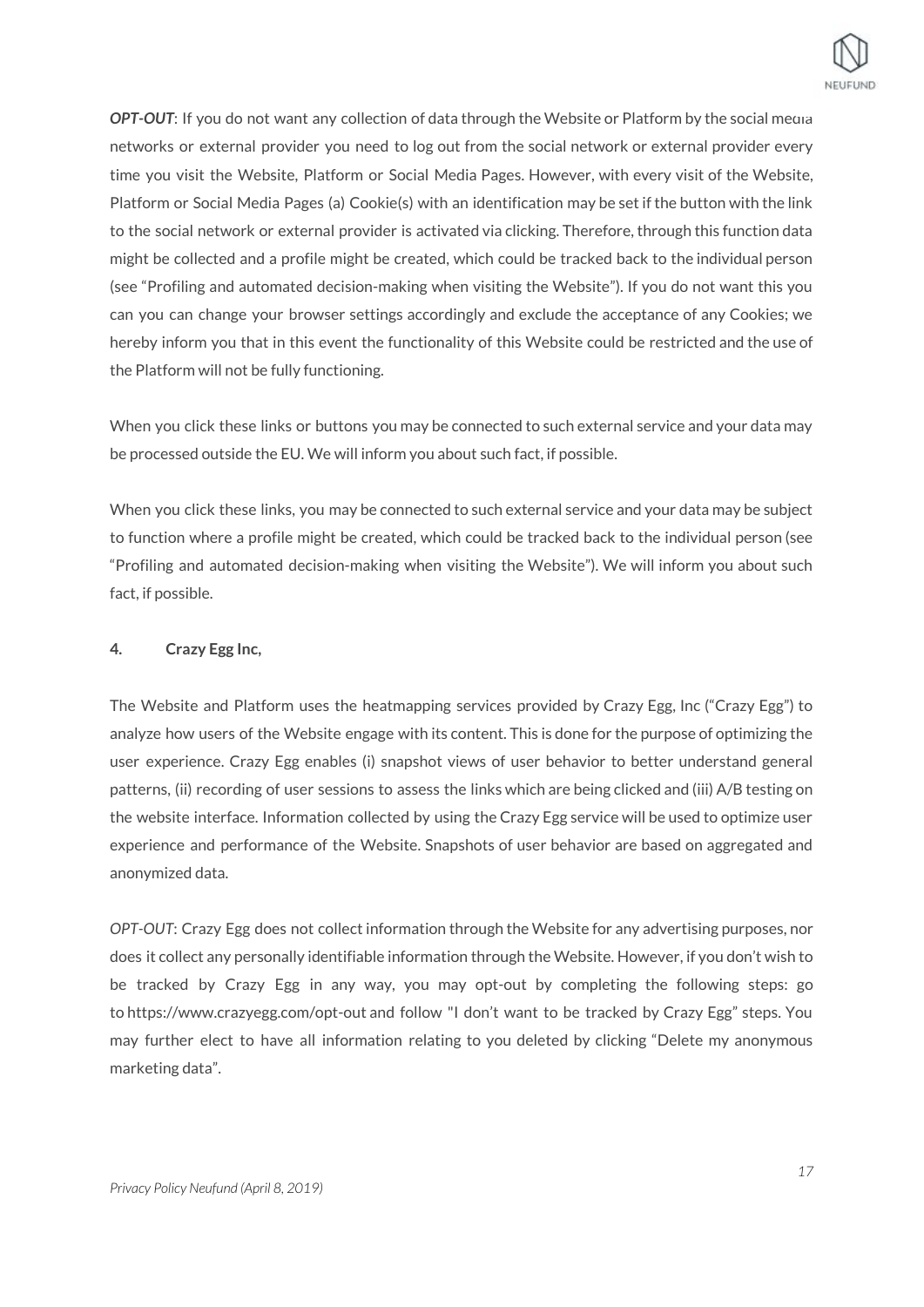

## **VI. Could my Data be transferred to or shared with Third Parties? Are my data processed outside the EU when using the Website and Platform?**

We will transfer your Personal Data to a third party only within the scope of legal provisions, i.e. if we are obliged to transfer the data due to a government or court order, or if applicable legal provisions authorize the transfer.

If we us third party providers who process data outside the EU such third party providers guarantee to comply with EU data protection standards as set forth in this Privacy Policy.

For details of data processing by third party providers outside the EU when using the Website or subscribing for our newsletter please refer to III. above. For details about data processing outside the EU when visiting our Social Media Pages please refer to "SOCIAL MEDIA" above.

## Hosting Data

The data we process in connection with our Website and Platform will be stored on servers within the European Union (EU), if not provided otherwise in this Privacy Policy. We use a server provider located in Frankfurt/Germany.

"Freshdesk" Support Service Provider for Website and Platform that processes data outside the EU Our Platform uses the ticketing and helpdesk online-tool "Freshdesk" by Freshworks Inc., 1250 Bayhill Drive, Suite 315, San Bruno, CA 94066, USA (or the German office at Alte Jakobstraße 85/86, Hof 3, Haus 6, Berlin 10179, Germany). We use "Freshdesk" for the purpose of organizing the helpdesk and support services provided in connection with the Website and Platform.

Freshworks, Inc. is certified according to the EU-US agreement "privacy shield". The "privacy shield" is an agreement between the European Union (EU) and the USA to ensure compliance with European data protection standards in the USA.

For further information please refer for example to www.freshdesk.com, wwww.freshdesk.de, https://www.freshworks.com/privacy/?utm\_source=freshdesk&utm\_medium=referral or https://www.freshworks.com/privacy/gdpr/?\_

For further details of data processing by third party providers when using the Website and Platform please also contact us via <https://neufund.freshdesk.com/support/home>.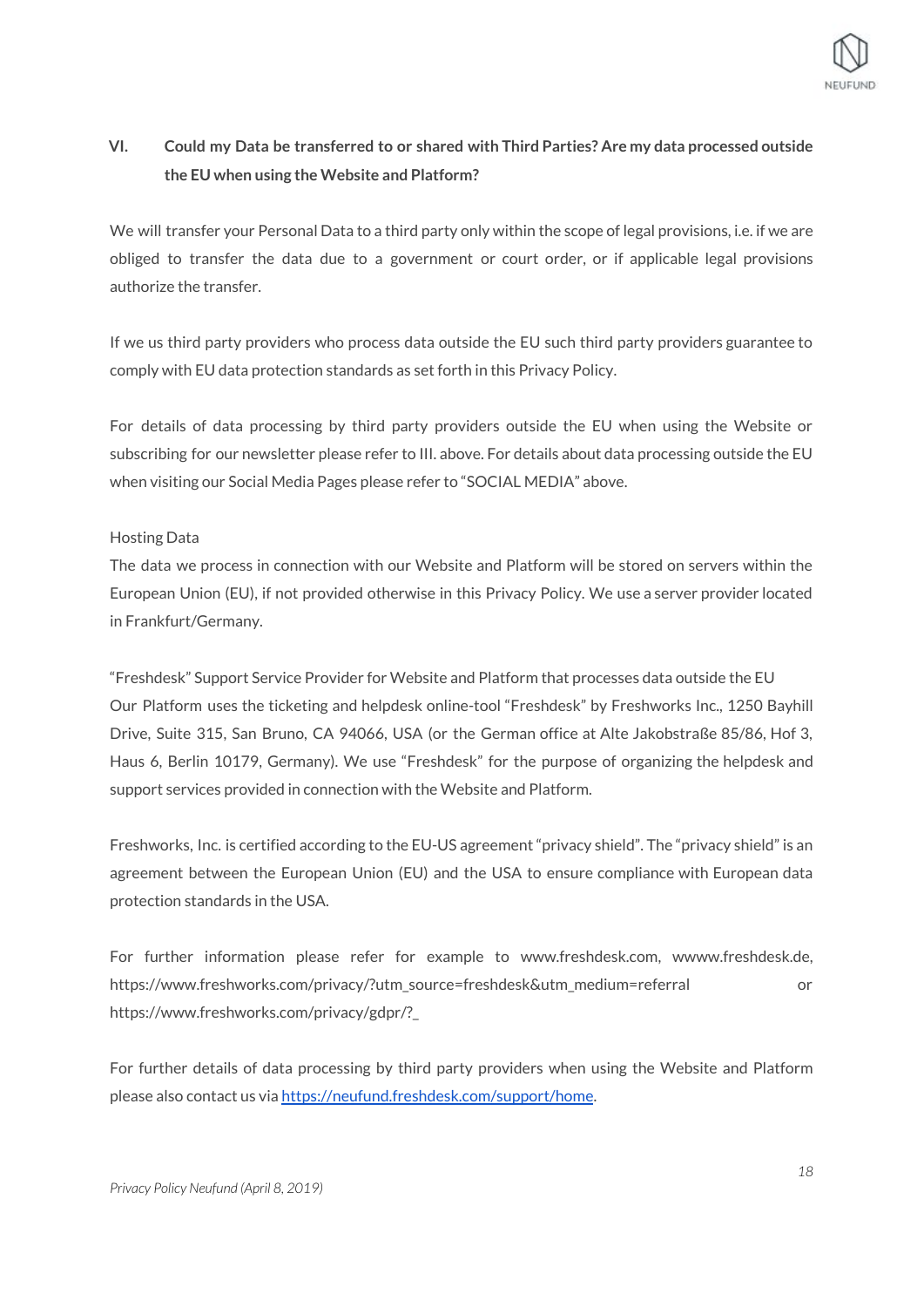## **VII. Your Rights**

## **1. Your Rights**

Every user has certain rights relating to their Personal Data as follows:

## **Right to Access**

Every user has the right to be informed at any time and free of charge about the Personal Data stored about them. For further information, the user can contact e.g. via https://neufund.freshdesk.com/support/home.

This right of access includes confirmation as to whether or not Personal Data is processed on the data subject and, if so, the detailed information about such processing.

The right to information does not exist if the data are only stored because they may not be deleted due to legal or statutory storage regulations, or only serve the purpose of data protection or data protection control and the provision of information would require a disproportionate effort and processing for other purposes is excluded by appropriate technical and organizational measures.

## **Right to withdraw Consent**

Every user has the right to withdraw their consent regarding the use, processing or transmission of their data at any time in writing or by email to us. For this purpose, the user can contact <https://neufund.freshdesk.com/support/home>.

In the event of withdrawing the consent, we will no longer process and immediately delete the stored data of the user. This does not apply if we can prove compelling grounds for processing that are worthy of protection and which outweigh the interests, rights and freedoms of the respective user or in case the processing serves to assert, exercise or defend legal claims. For example, we will continue to use data if it is still necessary for the implementation of the contractual relationship.

## **Correction and Completion of Data**

You or the data subject has the right to demand that we immediately correct any incorrect Personal Data concerning them. Taking into account the purposes of processing, the data subject has the right to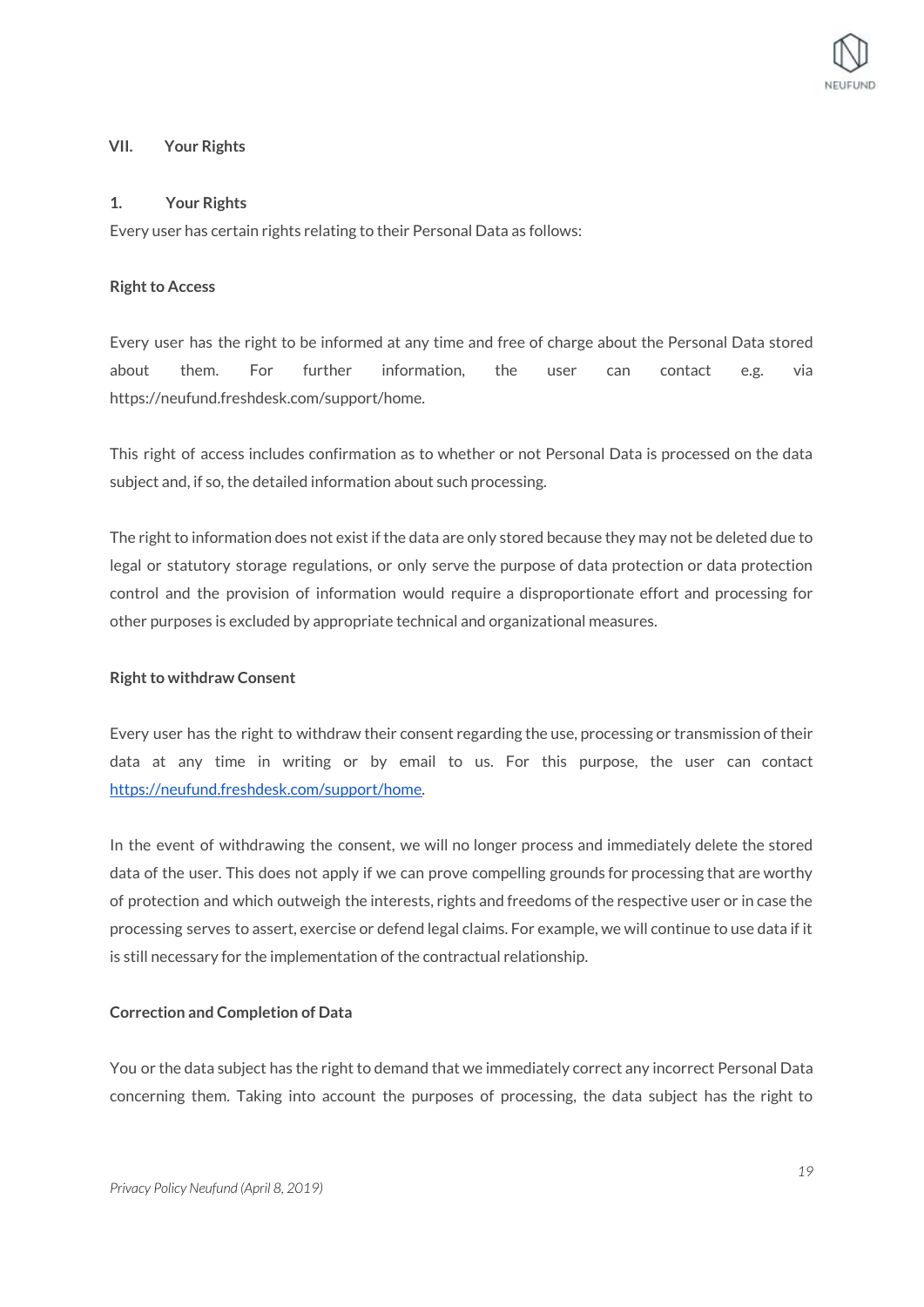

request the completion of incomplete Personal Data, including by means of a supplementary declaration. For this purpose, you can contact us here https://neufund.freshdesk.com/support/home at any time.

## **Erasure** ("right to be forgotten")

The user has the right to have us delete any Personal Data concerning them that we store. For this purpose, the user can contact us here: <https://neufund.freshdesk.com/support/home>.

Immediate deletion shall be effected in the following cases:

- Personal Data are no longer necessary for the purposes for which they were collected or otherwise processed;
- $\bullet$  The data subject withdraws the consent on which the processing was based and there is no other legal basis for processing;
- The data subject objects to the processing operation and there are no overriding legitimate reasons for the processing operation;
- The Personal Data was processed illegally;
- Deletion of Personal Data is necessary to fulfil a legal obligation under the law of the European Union or the law of the Member States to which the data controller is subject;
- The Personal Data have been collected in relation to information society services directly from a child under the age of sixteen, or rather without consent of the parental responsibility.

In the event of termination of the user relationship, the user's data will be regularly deleted from the internal database. Data shall be excluded from deletion if, for example, processing of data is necessary for asserting, exercising or defending legal claims; e.g., performance of the contract with us or if there are legal retention periods that prevent deletion.

In the case of non-automated data processing, deletion is also not necessary if this would not be possible due to the special type of storage or would only be possible at disproportionately high expense and the interest of the Employee in the deletion is to be regarded as minimal. The deletion is then replaced by the restriction of processing.

Furthermore, we carry out a restriction of the processing and no deletion of the data, as long as and insofar as we have the reason to assume that a deletion would impair your interests worthy of protection or those of the person affected. In so doing, we will inform you or the affected person of the restriction on processing, provided that such information does not prove to be impossible or would require a disproportionate effort.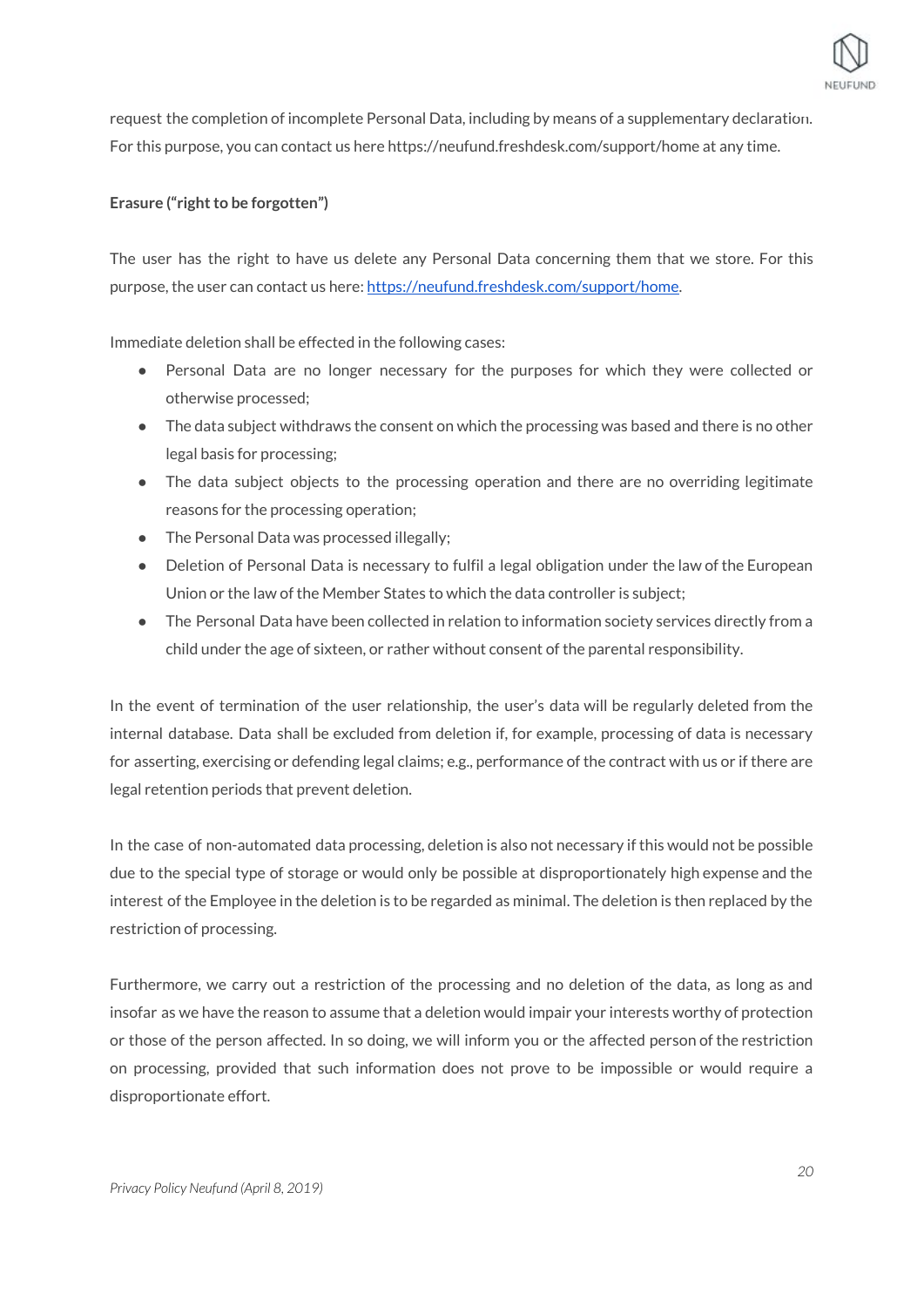

#### **Restriction of processing**

You also have the right to demand that the processing be restricted. For this purpose, you can contact us here: <https://neufund.freshdesk.com/support/home>.

You can only successfully enforce the right to restrict processing if one of the following prerequisites is met: (ii) processing is unlawful and the data subject refuses to allow the deletion of the Personal Data and instead requires a restriction on the use of the Personal Data; (iii) the data controller no longer needs the Personal Data for the purpose of processing, but the data subject needs it for the purpose of asserting, exercising or defending legal claims; or (iv) the data subject has lodged an objection to the processing until it has been established whether the legitimate grounds of the data controller outweigh those of the data subject.

In the event that you have obtained a restriction on processing, we will inform you accordingly before the restriction is lifted.

In certain cases, the processing may also be restricted instead of the data being deleted. See also in particular the previous point "Deletion ("right to be forgotten")".

#### **Right to Data Portability**

You have the right to receive any Personal Data you have provided to us in a structured, current and machine-readable format. For this purpose, you can contact us here: <https://neufund.freshdesk.com/support/home>.

You also have the right to transfer this data to another controller without hindrance by the controller to whom the Personal Data have been provided, provided that the processing is based on a consent or on a contract to which the data subject is a party and that the processing is carried out by means of automated procedures.

When exercising your right to data transferability, you have the right to obtain the Personal Data to be transmitted directly by one person in charge to another person in charge, as far as this is technically feasible.

This right shall not apply where the rights and freedoms of other persons are adversely affected or where processing is necessary for the performance of a task in the public interest or in the exercise of official authority delegated to the person responsible.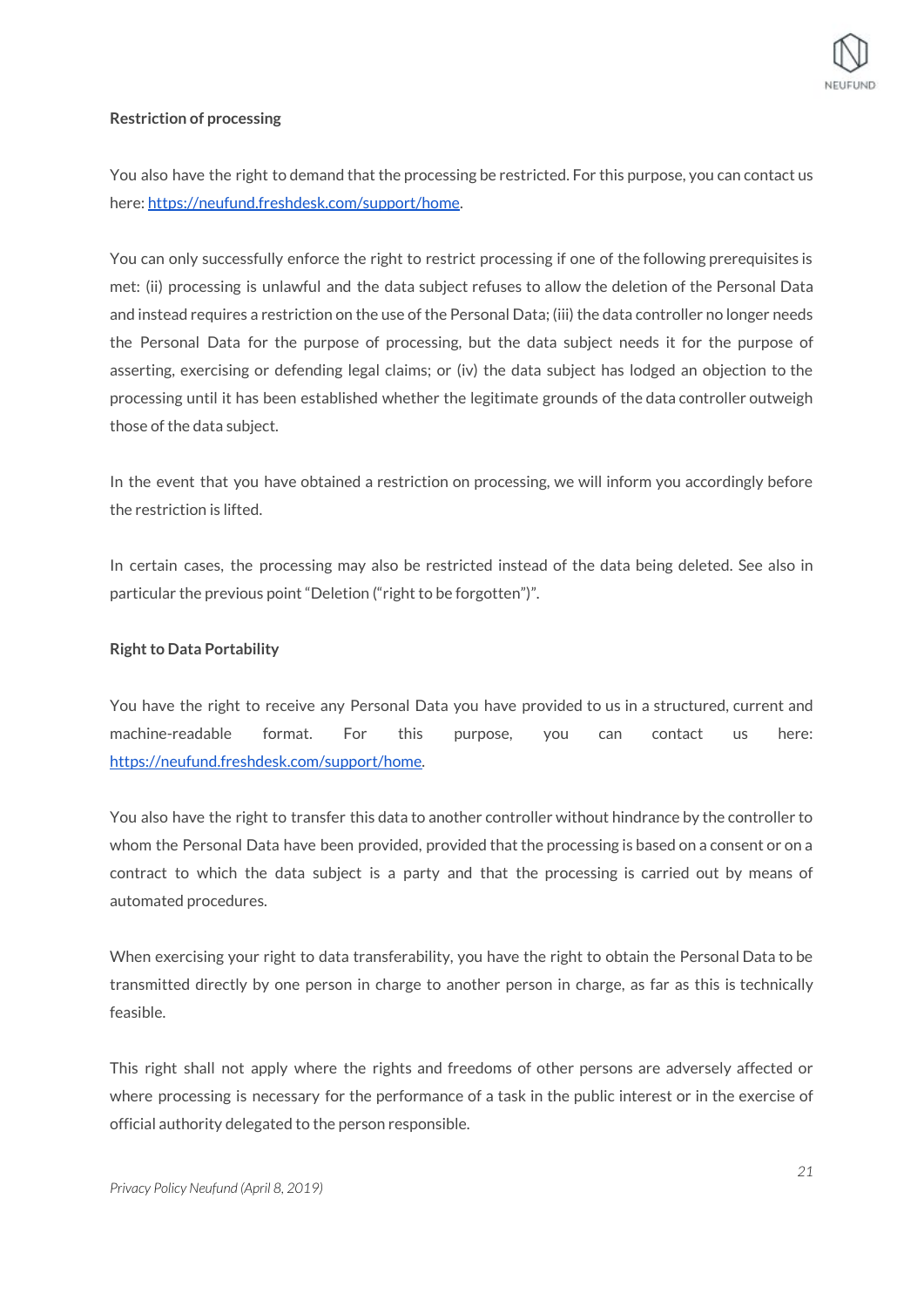## **Right to Object**

You have the right to object to the processing of your personal data if your personal data are processed on the basis of legitimate interests pursuant to Art. 6 (1) f. GDPR insofar as there are reasons for this arising from your particular situation. For this purpose, you can contact us here: <https://neufund.freshdesk.com/support/home>.

## **Right to Lodge a Complaint**

You or each data subject has a right to lodge a complaint vis-á-vis a supervisory authority of their choice. The supervisory authorities in Germany are the competent (data protection) authorities in accordance with the respective laws of the federal states (*Bundesländer*), for example for Berlin: https://www.datenschutz-berlin.de/ueber-uns/kontakt/

An overview of the European National Data Protection Authorities may be found here: http://ec.europa.eu/newsroom/article29/item-detail.cfm?item\_id=612080

#### **VIII. Storing Periods and Deletion of Data**

As a rule, we only store your Personal Data for as long as it is necessary for the execution of the contract or the respective purpose and limit the storage period to an absolutely necessary minimum.

When using the Platform your information will be kept as long as your account stay active in order to provide the running Platform and user account. If you successfully deactivate your user account with us, we will delete your Personal Data within a reasonable period of time after such deactivation of your account and only keep your information thereafter, as applicable, (i) to the extent necessary to comply with our legal obligations, (ii) provided your explicit consent or (iii) as our legitimate interests to keep such data apply.

In the case of long-term contractual relationships, such as the use of our Website or Platform, these storage periods may vary, but are generally limited to the duration of the contractual relationship or, with regard to the inventory data, to the maximum legal retention periods (e.g. in accordance with the German Commercial Code (*Handelsgesetzbuch, HGB*) and the Tax Code (*Abgabenordnung, AO*)). As for the Platform we may also be obligated to store your Personal Data because of applicable legal obligations (Art. 6 (1) c. GDPR) and/or specific regulatory and/or anti money laundering obligations, as applicable (e.g. German Anti Money Laundering Act (*Geldwäschegesetz*)).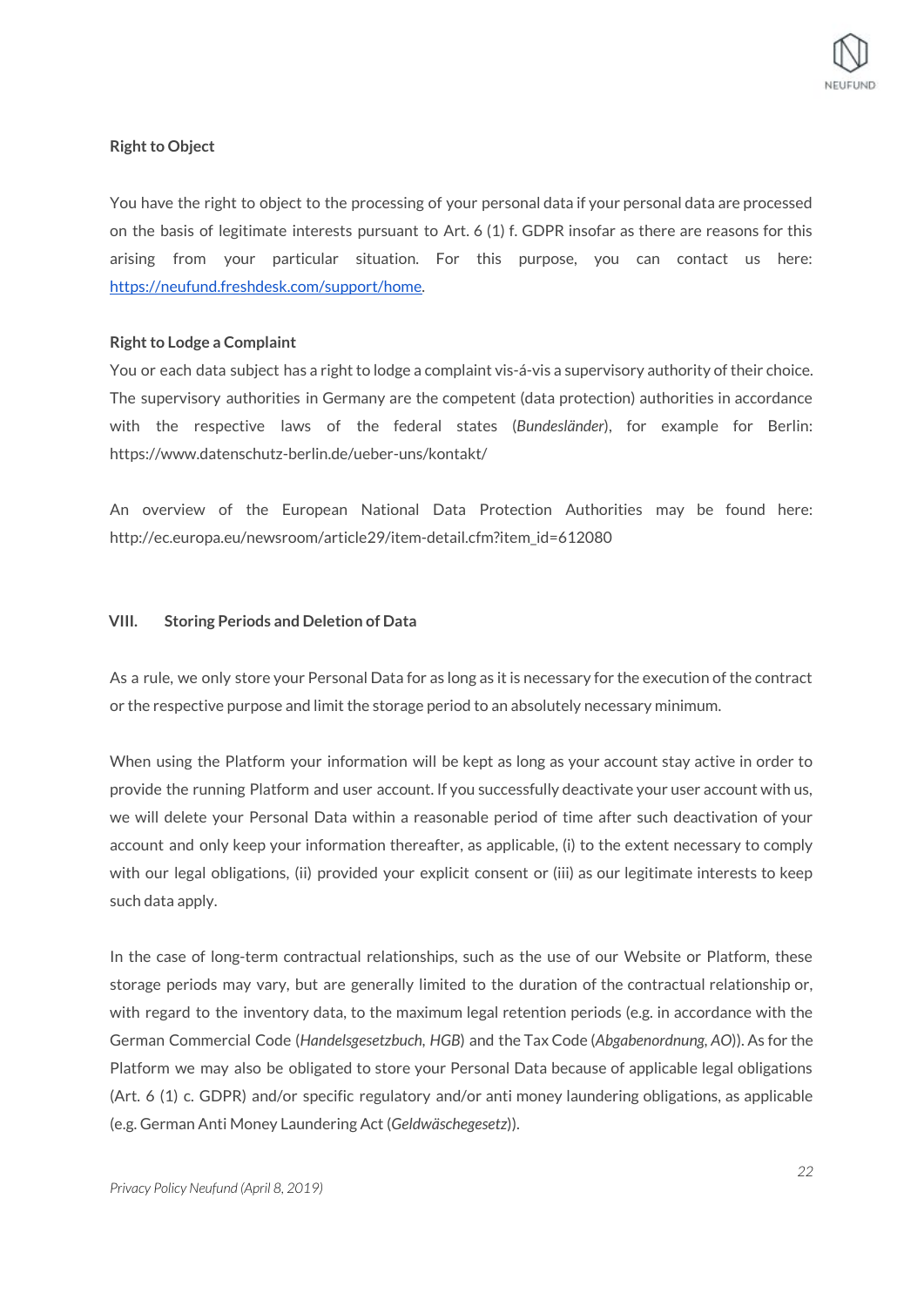

Criteria for the storage period include whether the data are still up-to-date, whether the contractual relationship with us still exists, whether an inquiry has already been processed, whether a process has been completed or not, and whether legal retention periods for the Personal Data concerned are relevant for such data or not. The storage period may also be pre-set by the third-party providers engaged by us.

Please note that when using the Platform certain information and data about the user will be stored on the blockchain in pseudonymized form and may not be deleted. In this event, the data processing by us is based on our legitimate business interests relating to the Platform (based on Art. 6 (1) f. GDPR).

For more information please also refer to "Use of the Platform" above, our Terms of Use *and/*or <https://neufund.freshdesk.com/support/home>.

## **IX. Data Security, Scope of application**

In order to ensure the best possible protection of the user's data, the Website is offered via a secure SSL connection between the user's server and the browser, i.e. the data is transmitted in encrypted form.

We protect your Information by using data security technology and using tools such as firewalls and data encryption.

You will be also required to login your account at the Platform with your Wallet which prove that you have access to your Ethereum you used to register on the Platform, every time you access your account on the Platform online.

The data we process in connection with our Website and Platform will be stored on servers within the European Union (EU), if not provided otherwise in this Privacy Policy. We use a server provider located in Frankfurt/Germany.

Please be advised, that data protection and data security for data transmission in open networks such as the internet cannot be fully guaranteed according to the current state of the art. From a technical point of view, the user is aware that the provider is able to view the web pages stored on the web server and, under certain circumstances, other data of the user stored there at any time. You are solely responsible for the security and securing of any data transferred by you to the internet and stored on web servers.